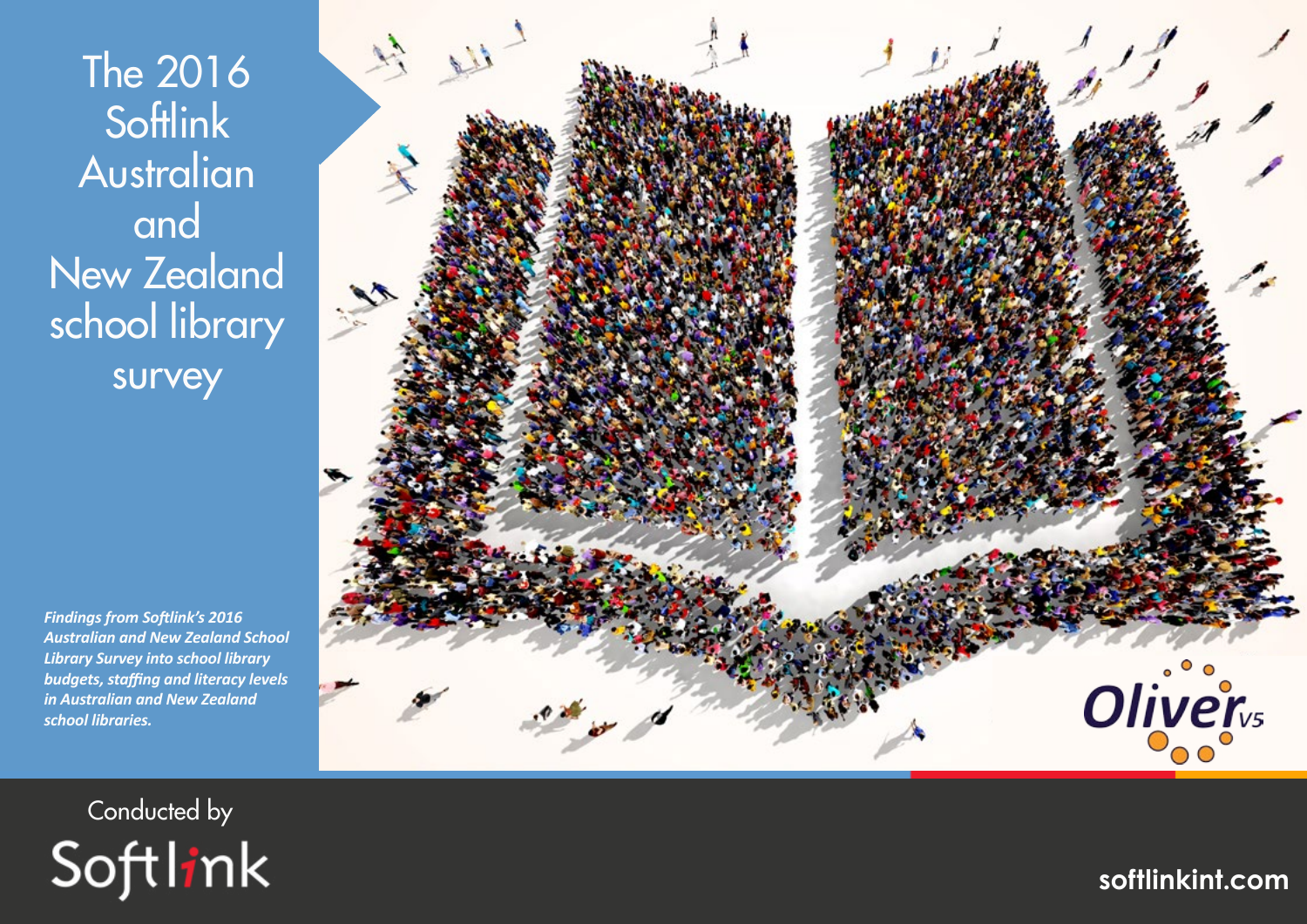

## **Introduction**

The Australian and New Zealand School Library Survey, conducted by Softlink on behalf of the school library sector, examines key trends and issues impacting school libraries. Points for analysis include annual school library budgets and staffing levels, as well as the use of digital devices and digital resources in school libraries.

The results help to advocate the role of school libraries and Teacher Librarians to education decision makers and are shared with school library advocacy groups, such as industry associations and networks, to support their role in representing school libraries.

2016 is the seventh year of the School Library Survey for Australian schools and the second for New Zealand schools.

Currency rates have not been adjusted. Australian and New Zealand dollars are represented as equal within their respective budget locations.

This report outlines the findings from the 2016 Softlink School Library Survey into Australian and New Zealand school library budgets, staffing levels and, for Australian schools, NAPLAN literacy results.



Publication date: 27 Apr 2017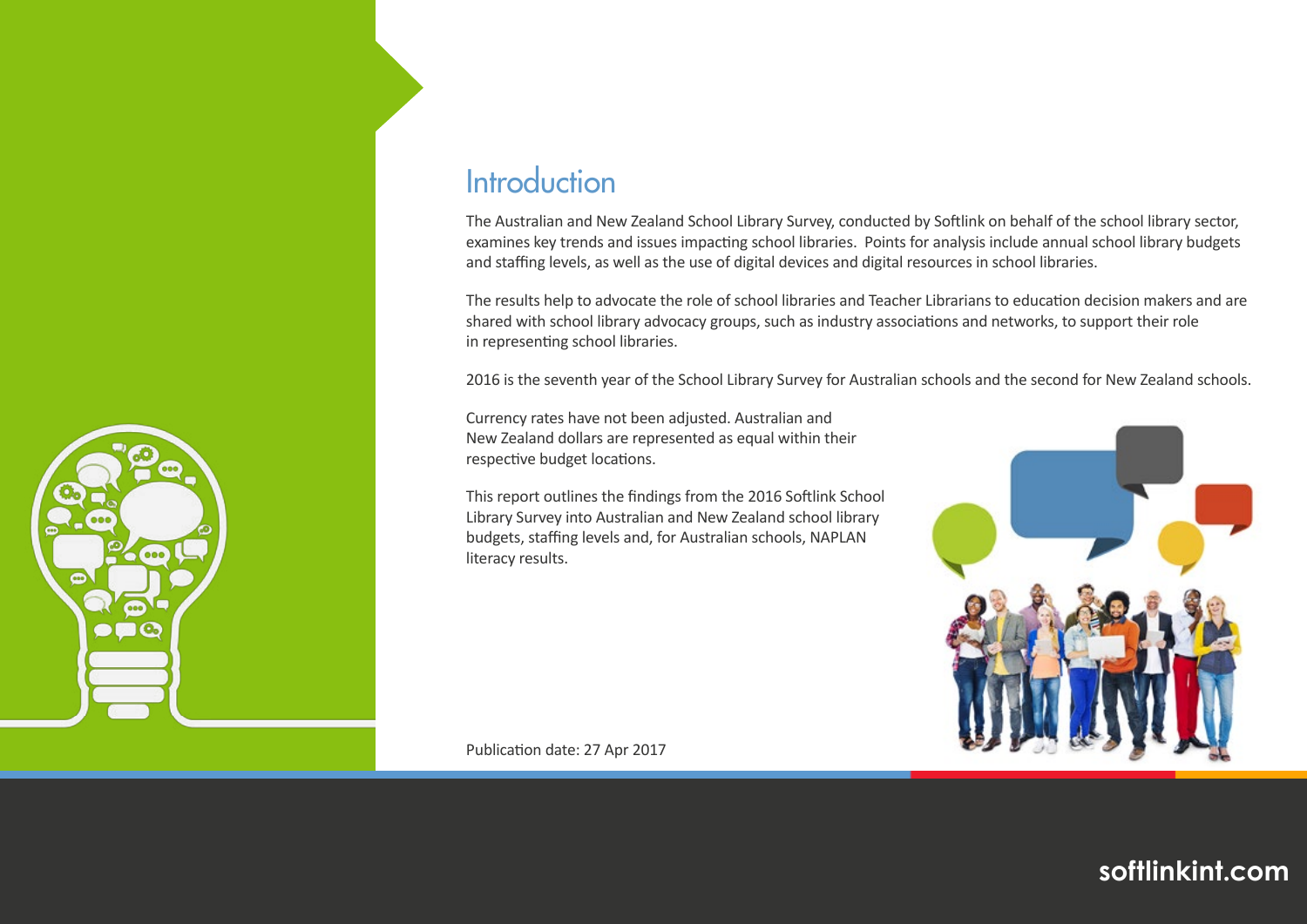## **Contents**

- 1.0 Purpose of the survey
- 1.1 About Softlink
- 2.0 Survey findings summary
- 2.1 Allocation of school budgets
- 2.2 Changes in library budgets
- 2.3 Library budget comparison
- 2.4 Australian school library budgets and reading literacy levels
- 2.5 School staffing levels
- 3.0 Industry trends and future directions
- 3.1 eResources
- 3.2 Mobile device ownership and BYOT/BYOD strategy
- 3.3 Library resource access
- 3.4 School library objectives and services
- 3.5 School library professionals
- 4.0 Amount of weekly administration time
- 5.0 Role in supporting classroom teachers
- 6.0 Feedback themes
- 7.0 The survey scope
- 8.0 Survey analysis methods
- 9.0 Respondents
- 10.0 Conclusion

"Thank you for continuing to do this survey - it's one of the few pieces of data about the impact of school libraries. We refer to it regularly in our advocacy work for the profession."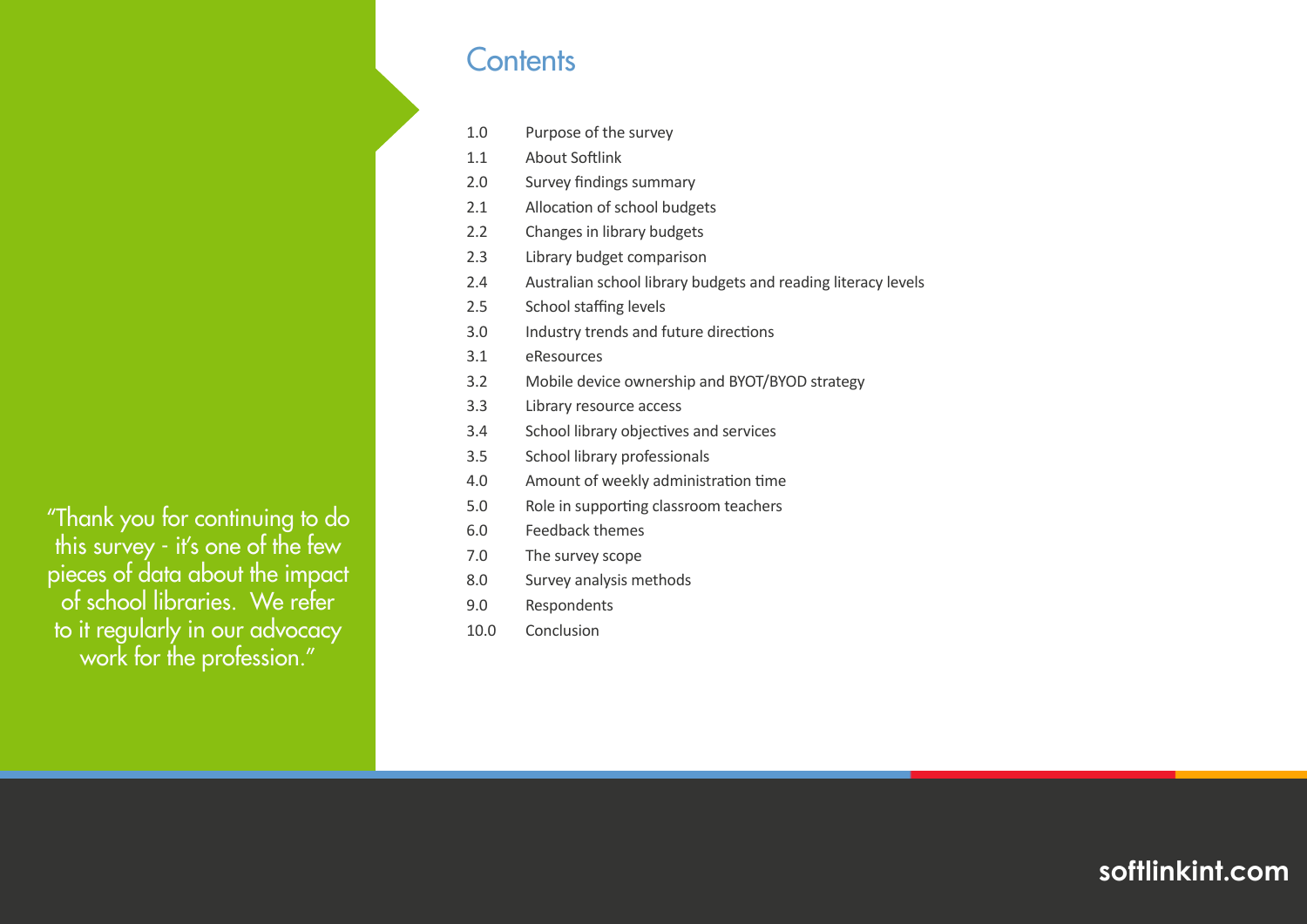

# 1.0 Purpose of the survey

School libraries are thriving centres of learning both in the physical library space and in the virtual classroom, and Teacher Librarians enrich school teaching and learning programs through their specialist role.

In 2010, the Australian Federal Government requested submissions to the 'Inquiry into school libraries and Teacher Librarians in Australian schools'. Softlink undertook a survey of Australian school libraries to provide data which enabled a unique and informed response to the Inquiry.

Since then, in an effort to highlight the issues facing school libraries, Softlink has continued to survey Australian schools annually and extended this to include New Zealand schools in 2015. Continuing the annual survey builds a critical reference point for understanding changes, impacts, and trends over time. The results provide a solid basis for advocacy for school libraries.

# 1.1 About Softlink

Established in 1983, Softlink is an Australian company with global influence, encompassing 108 countries, and more than 10,000 customers. Softlink's head office is based in Brisbane, Queensland, with international offices in Oxford (UK), Irvine (USA), and Auckland (NZ).

Softlink provides the leading knowledge, content and school library management solution, Oliver v5. Softlink products offer deep digital integration with eBooks and streamlined integration with virtual learning environments and school administration systems. Since 2011, Softlink has delivered eBooks and audiobooks through the world leading eBook platform, OverDrive, and is their official supplier in Australia and New Zealand.

Softlink has had a long partnership with the library and information industry and understands the challenges and opportunities the 21st Century learning and teaching environment presents for school libraries.

# Softlink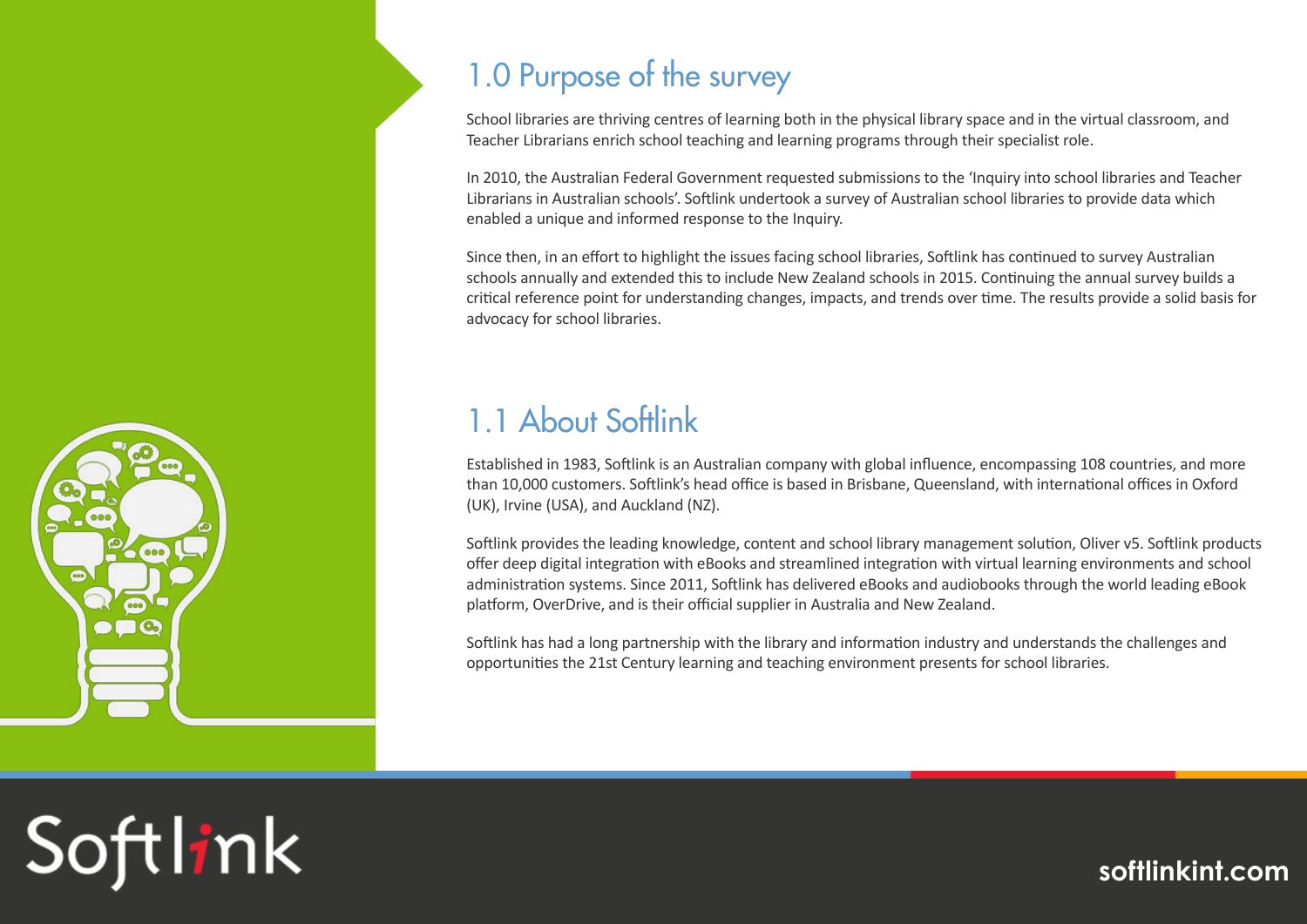# At a glance

- **• 53% of schools reported no change in budget from 2015 to 2016.**
- **• 52% of respondents indicated that they felt that their school library was adequately funded.**
- **• The majority of school libraries had no change to their staffing levels.**
- **• 66% of schools indicated they now provide access to the library from outside the school.**
- **• 33% of respondents reported that they have purchased eBooks in the last year and 50% reported that they intend to purchase eBooks within the next 12 months.**

# 2.0 Survey findings summary

Softlink's research continues to indicate a relationship between well-funded and well-staffed school libraries and student achievement. Since 2010, the annual School Library Survey results have revealed a positive correlation between higher NAPLAN literacy scores and two key library resourcing indicators – budgets and staffing levels.

School library budgets have largely stabilised with the majority of respondents indicating that there has been no change in budget from 2015 to 2016. While the majority of schools reported that their budget did not change, Intermediate, Secondary and K-12 schools reported the highest level of budget increases; Secondary schools also reported the highest level of budget decreases.

52% of respondents felt that their library was adequately funded which is the same response as 2015. Of the 48% of schools that would like to see an increase in funding, 57% would like an increase of less than 30%.

The majority of respondents indicated that there had been no change in staffing levels from 2015 to 2016. Government schools reported the highest percentage of staff increases; Independent schools reported the highest percentage of staff decreases.

85% of respondents believe that access to the school library from outside the school and outside of school hours is important. This is reflected in the steady increase in school library access, from 47% in 2013 to 66% in 2016.

There is continued growth in eBooks and eResources (subscription databases) with 51% and 50% of schools respectively indicating that they are now part of their collection. There is a strong intention by school libraries to continue to grow their eBook collection, with 33% of schools having purchased eBooks in the last year and 50% of respondents indicating that they would definitely or most probably purchase eBooks in the next 12 months.

The top three school library objectives in Australian and New Zealand schools are *Aligning curriculum with existing resources/practices*, *Developing information literacy programs* and *Refurbishing/updating the library or learning centre*.

The three most important services the library provides, as indicated by respondents, includes: *Recreational/leisure reading, Resource and collection management* and *Provision of learning centre and space*.

# Softlink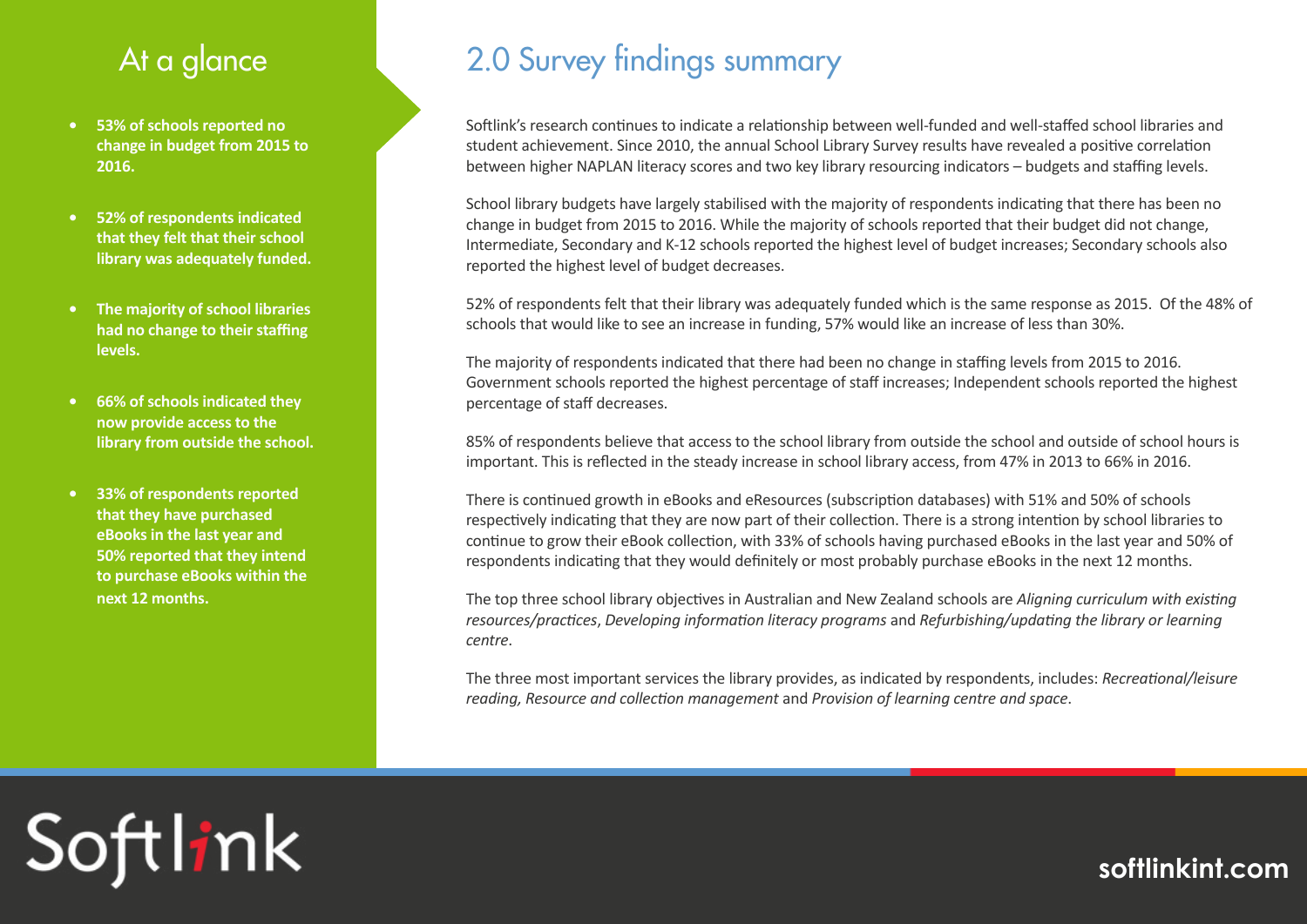## 2.1 Allocation of school budgets in Australia and New Zealand

The 2016 school library budgets were reviewed by School Type and Education Provider and the findings have been reported in Figures 1 and 2.

#### Median school library budgets by school type

Budget trends for this year are similar to previous years' reports. Primary schools continue to receive less funding than Secondary and K-12 schools.

In schools with 600 students or more, even where school sizes are the same, Secondary schools receive more funding than Primary schools and K-12 schools report the largest budget.



#### Median school library budgets by school type

**Figure 1 : Median school library budgets by school type in 2016**



Softlink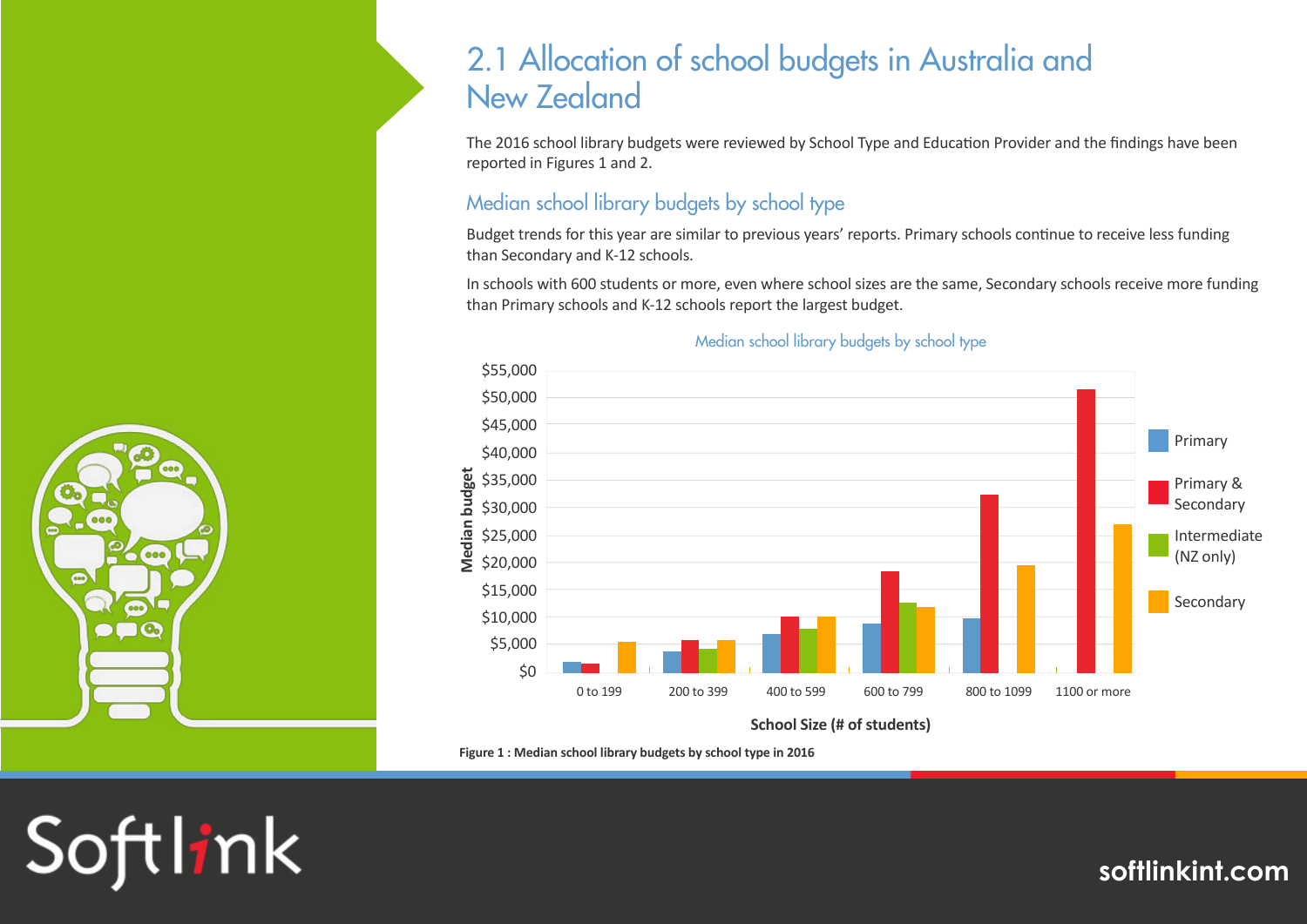#### Median school library budgets by education provider

Budget medians in 2016 varied depending on school sizes. Independent school libraries had higher annual budget medians than Government or Catholic schools in the 600+ categories, Catholic schools reported the highest budget in the 0 to 599 categories. Government school libraries reported receiving the lowest level of annual budget allocation.

#### Median school library budgets by education provider



**Figure 2 : Median school library budgets by education provider**

"Softlink's research continues to indicate a relationship between well-funded and well-staffed school libraries and student achievement."

# Softlink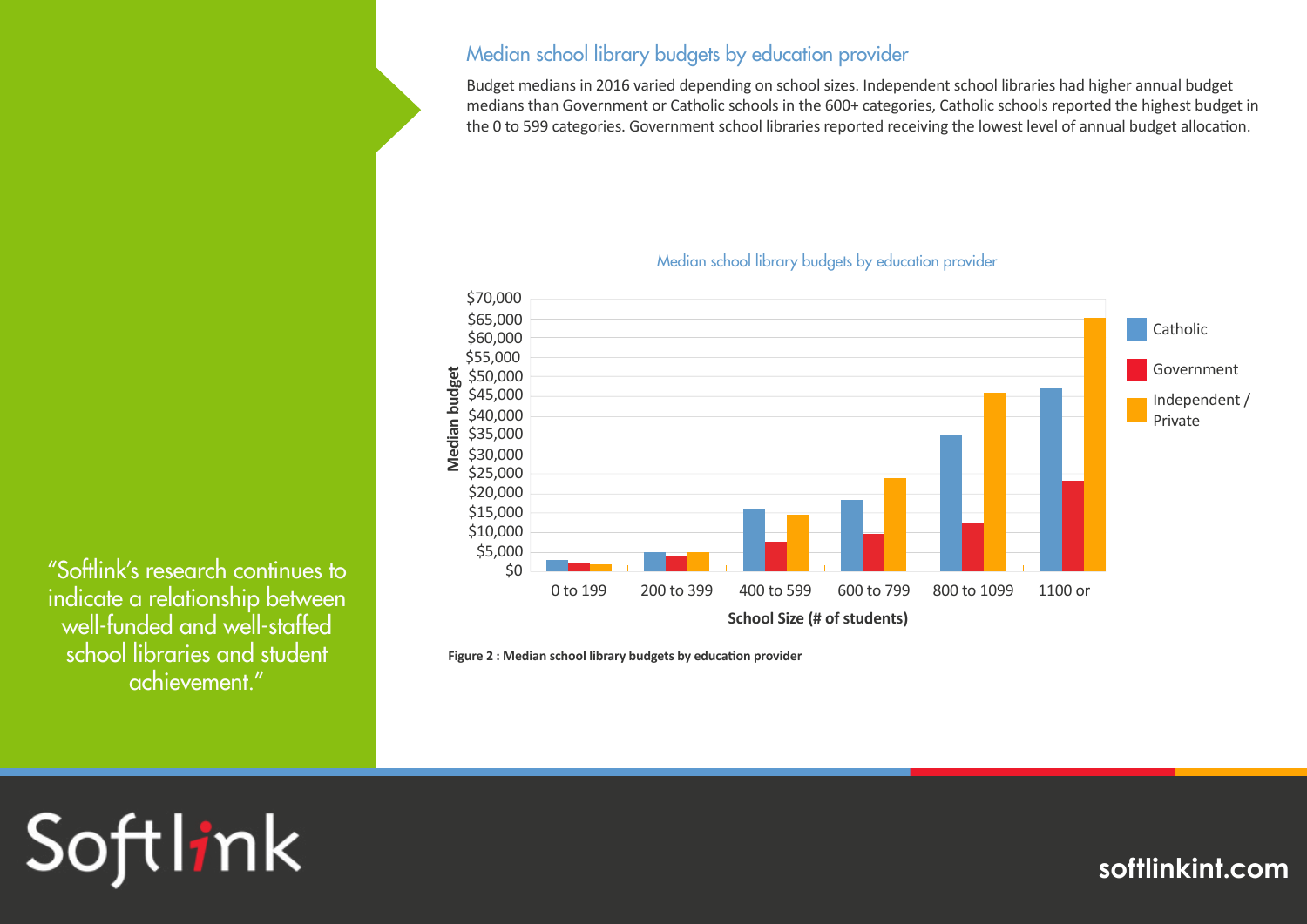#### Median school library budgets by location

Median budgets were also analysed by size and location and are provided in Figures 3 and 4 as a guide for schools. Note, results for very small sample sizes have not been included in the graph.

#### Median school library budgets by location 0 to 599 students



**Figure 3 : Median school library budgets by location 0 to 599 students**

Median school library budgets by location 600+ students



**Figure 4 : Median school library budgets by location 600+ students**



New Zealand

Softlink

 $\circ$ 

 $000$ 

 $\overline{500}$  $\overline{\odot}$ 

 $\bullet$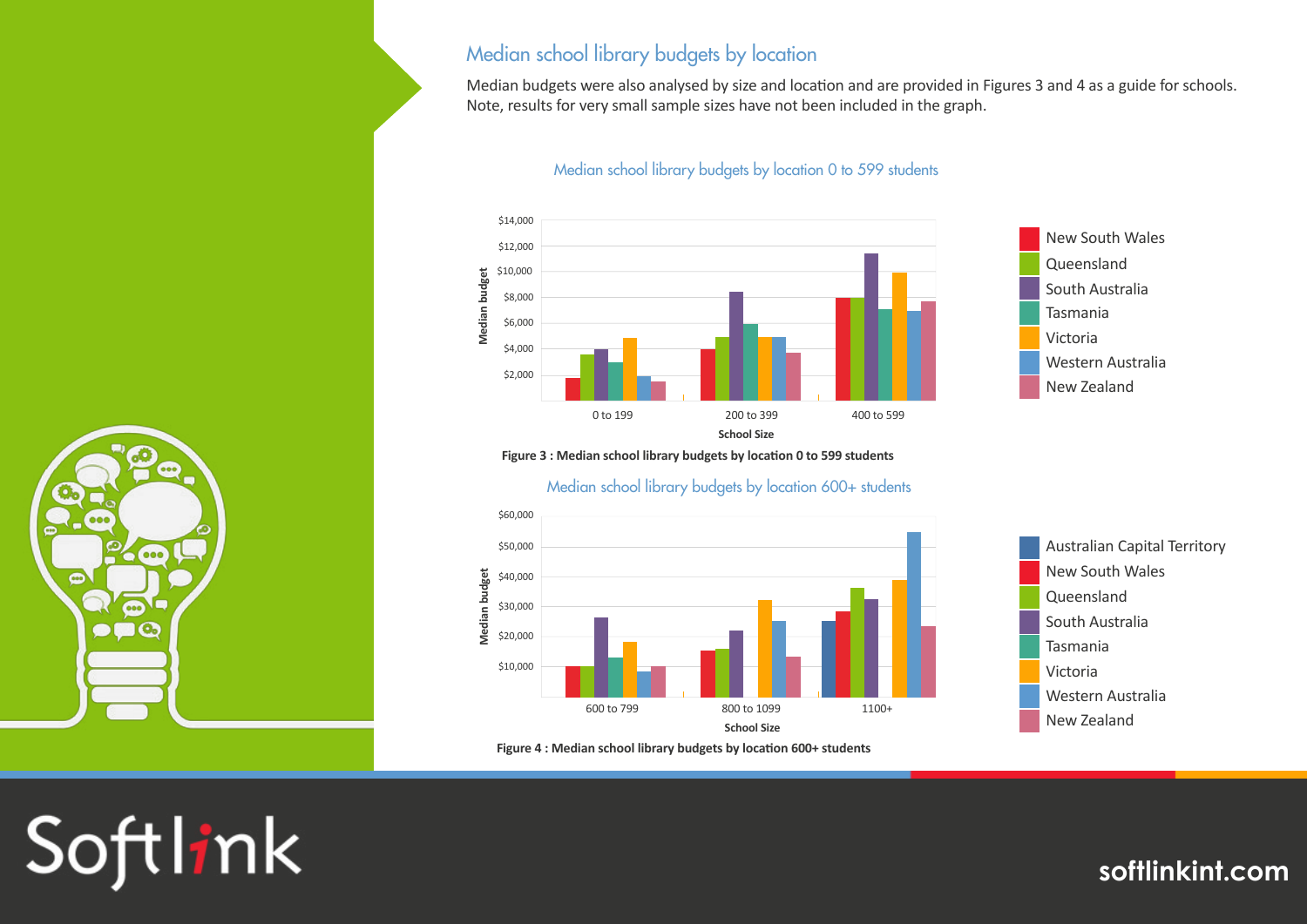# 2.2 Changes in library budgets

### Changes in school library budgets by school type

This year 79% of school library budgets either remained unchanged or decreased. The highest number of respondents (53%) indicated that their budgets remained the same, while 26% stated their budget had decreased. Overall, 21% of all respondents indicated that their budgets had increased. The results in Figure 5 show the changes in school library budgets by school type.



#### Changes in school library budgets by school type

**Figure 5 : Changes in school library budgets by school type 2016** 

"Our library is well utilised and our budget allows us to purchase great books that children love."

# Softlink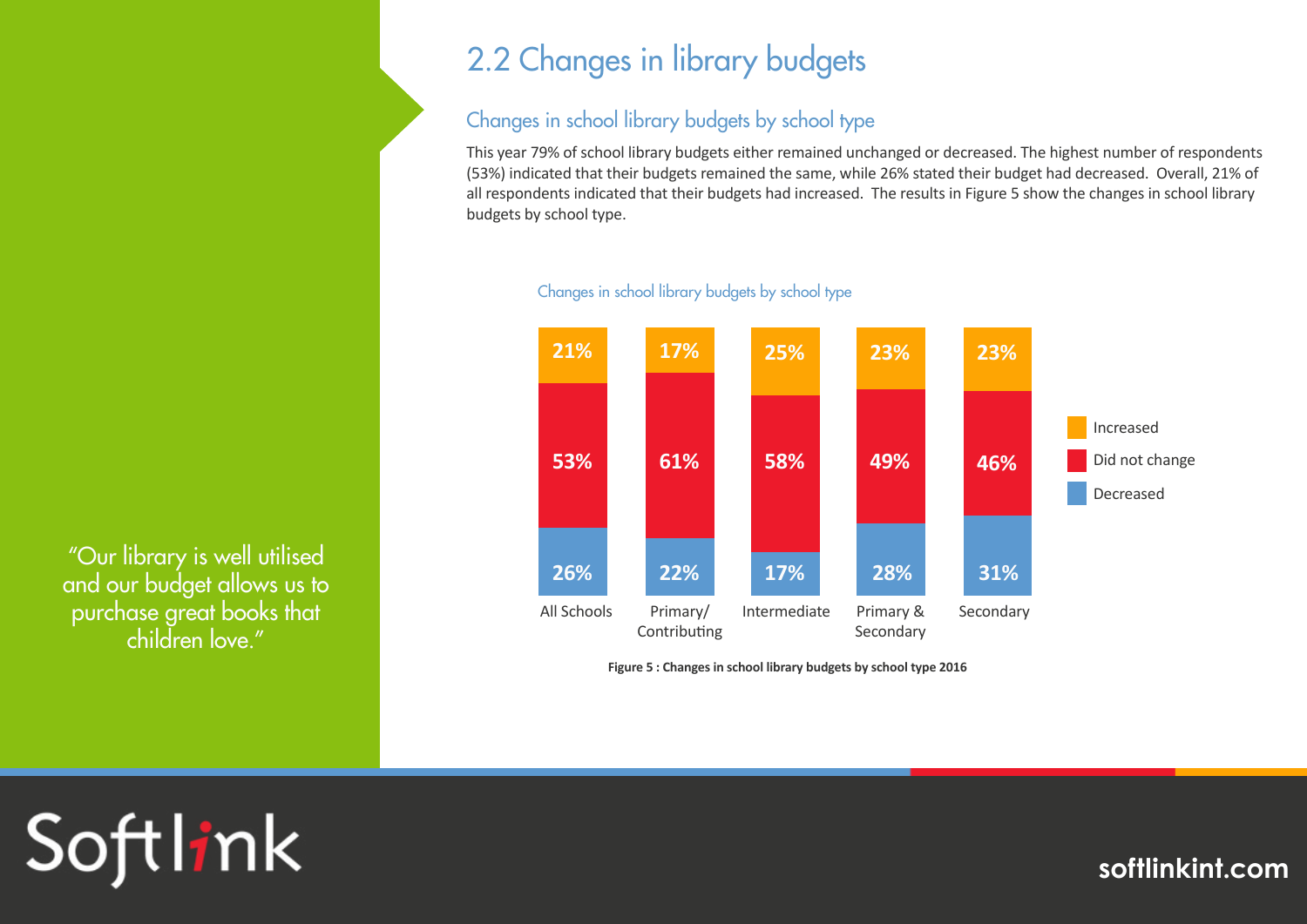#### Changes in school library budgets by education provider

Figure 6 highlights the results of changes to school library budgets by education provider.

Catholic school libraries reported a lower percentage of budget decreases in 2016, while Government and Independent schools reported the same percentage of budget decreases. Catholic and Independent schools reported a higher percentage of budget increases between 2015 and 2016. Additionally a higher percentage of Government school libraries indicated that their library budget did not change.



#### Changes in school library budgets by education provider

**Figure 6: Changes in 2016 school library budgets by education provider** 

Additional analysis shows Government Secondary schools reported the highest level of decreases in funding at 33%, while Catholic K-12 schools reported the highest level of increases (38%).

In 2016, Catholic Primary schools and Secondary schools reported the lowest percentage of budget decreases and increases, 15% and 8% respectively, with a majority of Catholic Primary schools (78%) reporting no budget change.

In all three sectors, Secondary schools reported the highest level of budget decreases with Catholic schools at 25%, Government schools at 33% and Independent schools at 30%.



Softlink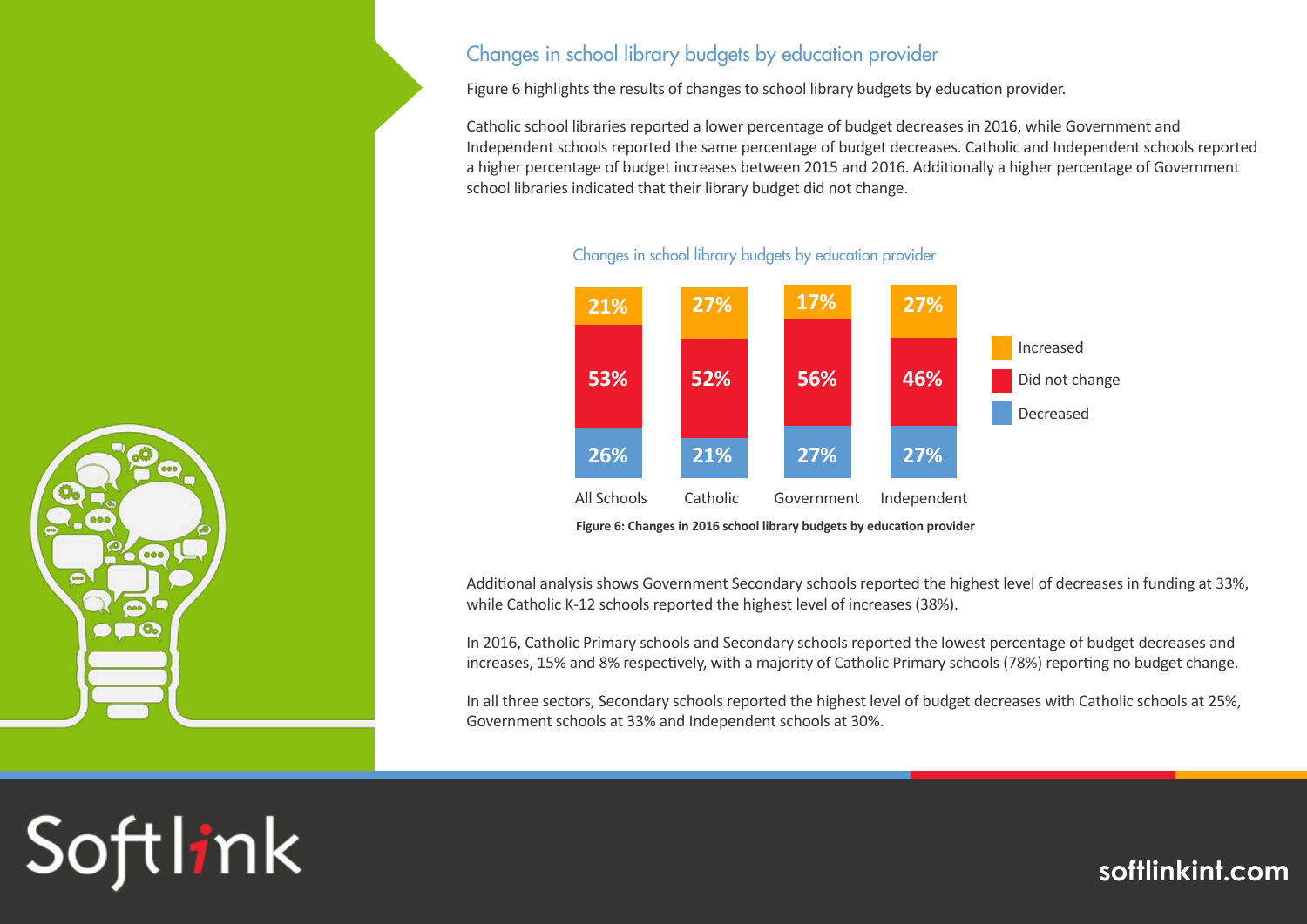"If I had more time, money, and support I could do a lot more with the library. However, I will continue to provide books that are of good quality and interest to those who are not readers with a limited budget."

# 2.3 Library budget comparison

#### School library budget comparison Australia and New Zealand

When comparing Australian and New Zealand library budget changes, respondents reported comparable decreases. Australian respondents reported more budget increases (27%), while New Zealand respondents reported the highest number of budgets that remained the same (60%). The majority of respondents in Australia and New Zealand reported that their budgets did not change.

#### School library budget comparison 2015 - 2016

When comparing library budget changes from 2015 to 2016, the figures are very similar. Fewer schools reported budget increases than decreases, the majority of respondents reported that their library budget remains unchanged.

School library budget comparison Australia and New Zealand



**Figure 7: School library budget comparison Australia and New Zealand**

School library budget comparison 2015 - 2016



**Figure 8: School library budget comparison 2015 and 2016**

# Softlink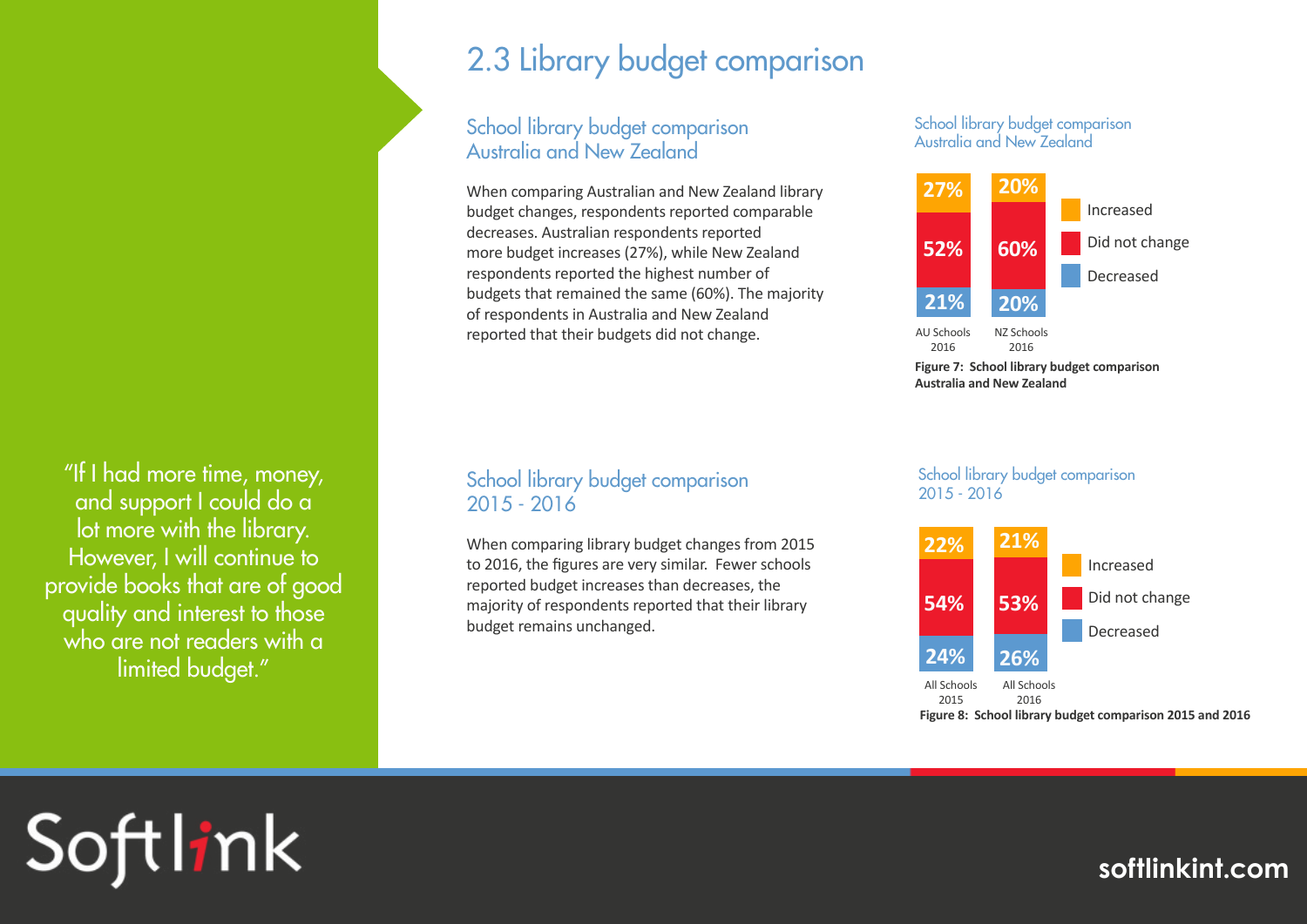

 $000$ 

 $000$ 

 $\odot$ 

 $\bullet$ 

#### Comparison of 2015 and 2016 school library budgets by education provider

When comparing library budget changes by education provider from 2015 to 2016, Catholic schools reported the biggest positive change in budget increases (9%), Government schools reported the highest negative change in increases (10%), independent school increases remained the same.

Government and independent schools reported the biggest change in budget decreases. Government schools saw decreases rise 6% from 2015 to 2016, while Independent schools saw decreases rise by 9%.

Figure 10 (page 15) shows the comparision of school library budgets in Australia and New Zealand by education provider. Note, the New Zealand Catholic school sample represents just under 5% of Catholic schools in New Zealand and makes up 6% of New Zealand survey responses.



#### Comparison of 2015 and 2016 school library budgets by education provider

**Figure 9: Comparison of 2015 and 2016 school library budgets by education provider**

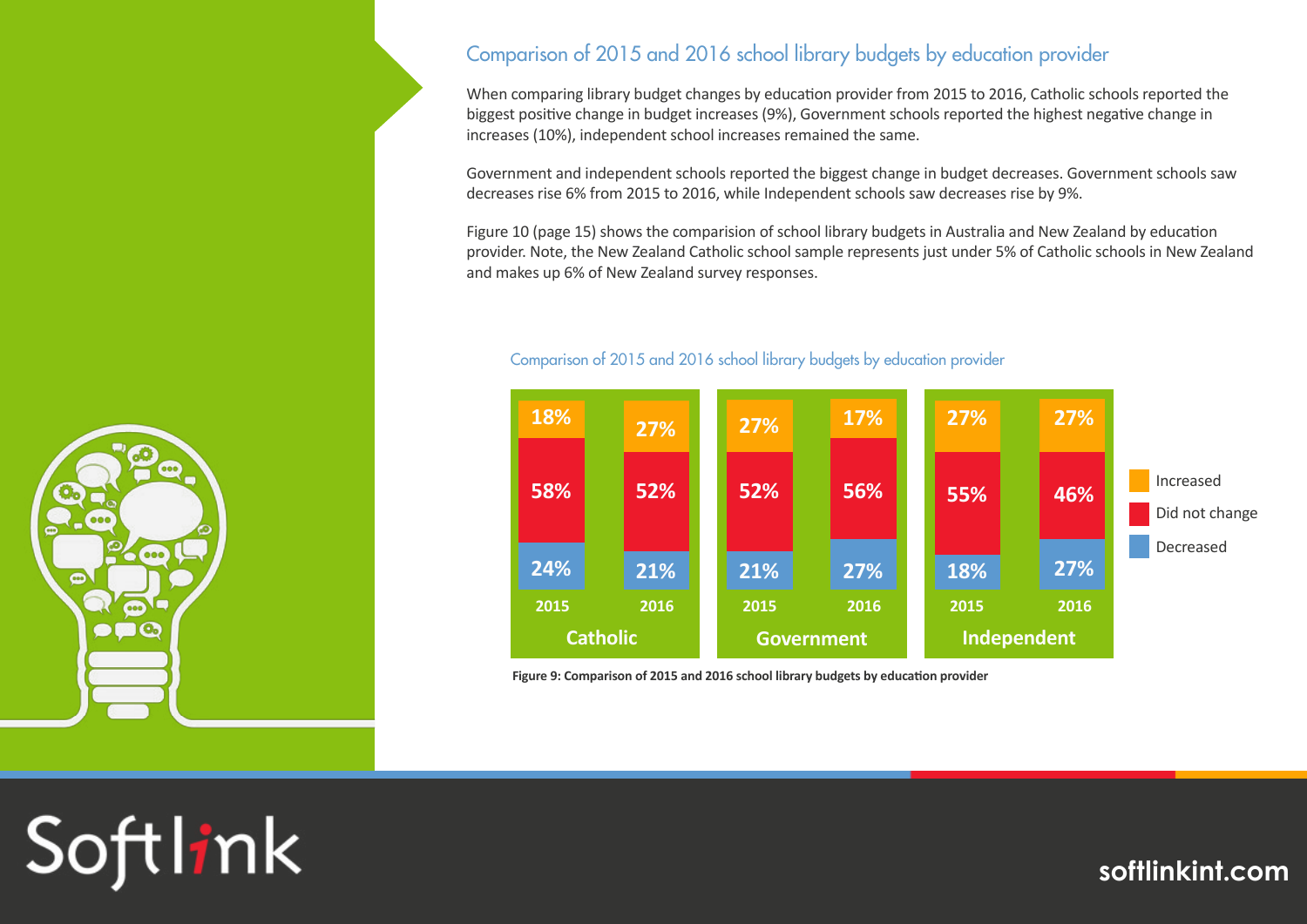Comparison of school library budgets by education provider, Australia and New Zealand



**Figure 10: Comparison of school library budgets by education provider, Australia and New Zealand**

## 2.4 Australian school library budgets and reading literacy levels

This NAPLAN analysis only applies to Australian schools.

Table 1 shows the correlations between Australian school library budgets, according to the survey respondents, and NAPLAN Reading Literacy results obtained from the National Assessment Program – Literacy and Numeracy (NAPLAN)

and My Schools website for the period 2012-2016. The survey results indicate a positive correlation between library budgets and NAPLAN results. A positive correlation indicates a relationship between the two variables. With Australian school library funding and NAPLAN as the variables, a positive correlation means that as the value of the budget increases, the NAPLAN result increases; as one decreases the other decreases.

|                               | <b>Library Budgets</b> |      |      |      |      |
|-------------------------------|------------------------|------|------|------|------|
| <b>Calculated Correlation</b> | 2012                   | 2013 | 2014 | 2015 | 2016 |
| <b>Year 3 Reading</b>         | 0.32                   | 0.14 | 0.29 | 0.32 | 0.38 |
| <b>Year 5 Reading</b>         | 0.36                   | 0.14 | 0.30 | 0.33 | 0.38 |
| <b>Year 7 Reading</b>         | 0.38                   | 0.27 | 0.33 | 0.43 | 0.41 |
| <b>Year 9 Reading</b>         | 0.35                   | 0.35 | 0.35 | 0.43 | 0.43 |

**Table 1: Correlation of literacy results with Australian school library budgets during the past five years**

"Keep up the good work of providing and publishing these surveys, they are useful evidence to argue specific cases."

# Softlink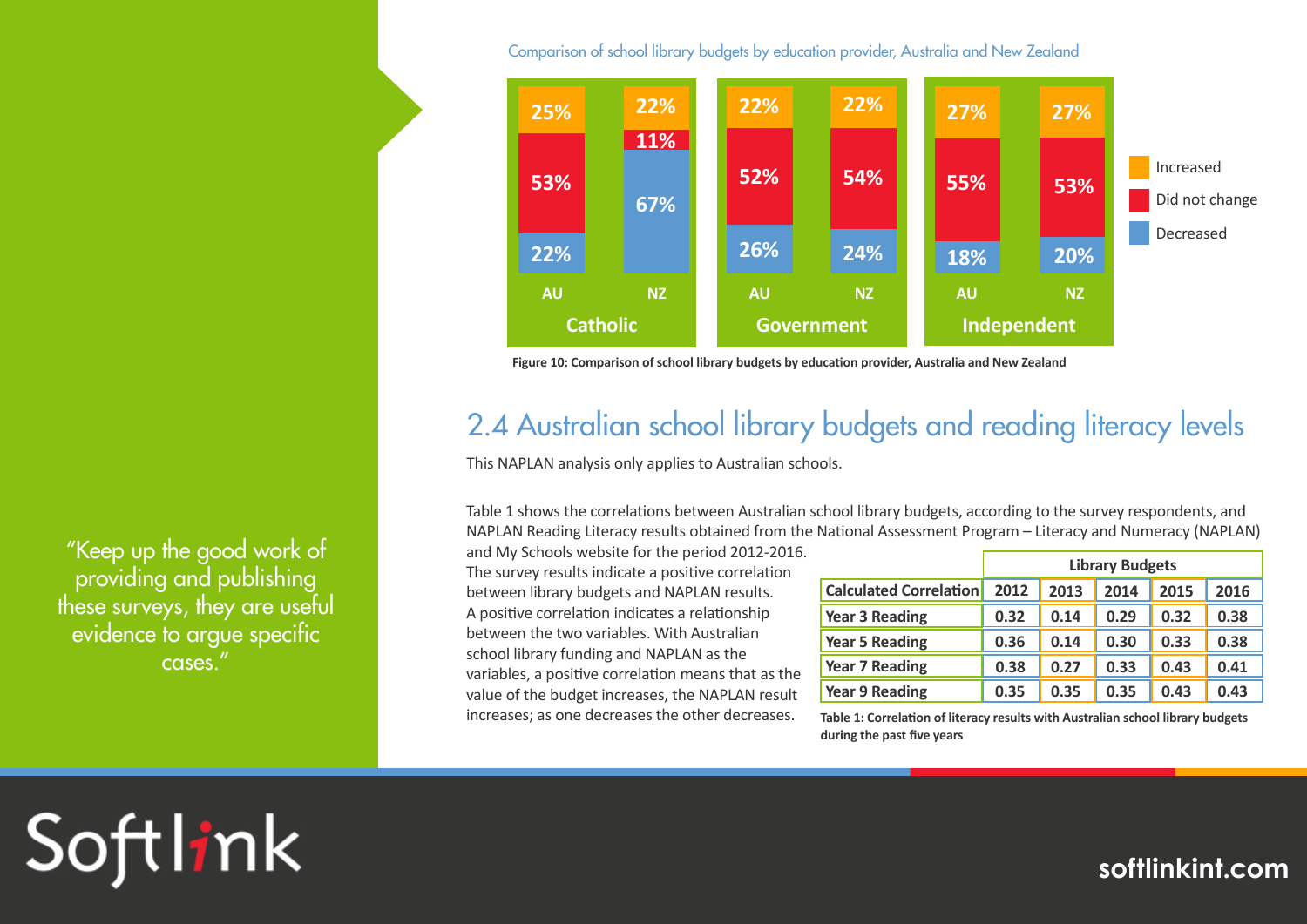Figure 11 compares the NAPLAN Reading Literacy levels published on the National Assessment Program – Literacy and Numeracy and My School website, and the average annual library budget allocation to these schools.

The diagram shows an upward trend with schools that reported less library funding achieving lower than the national average reading literacy scores. It also highlights that as funding increases so do NAPLAN results, indicating that schools with libraries that receive higher funding achieve higher than the national average reading literacy scores.



#### Comparison of reading literacy results with average school library budget

**Figure 11: Comparison of reading literacy results for each year group with average school library budget, Australia 2016**



Softlink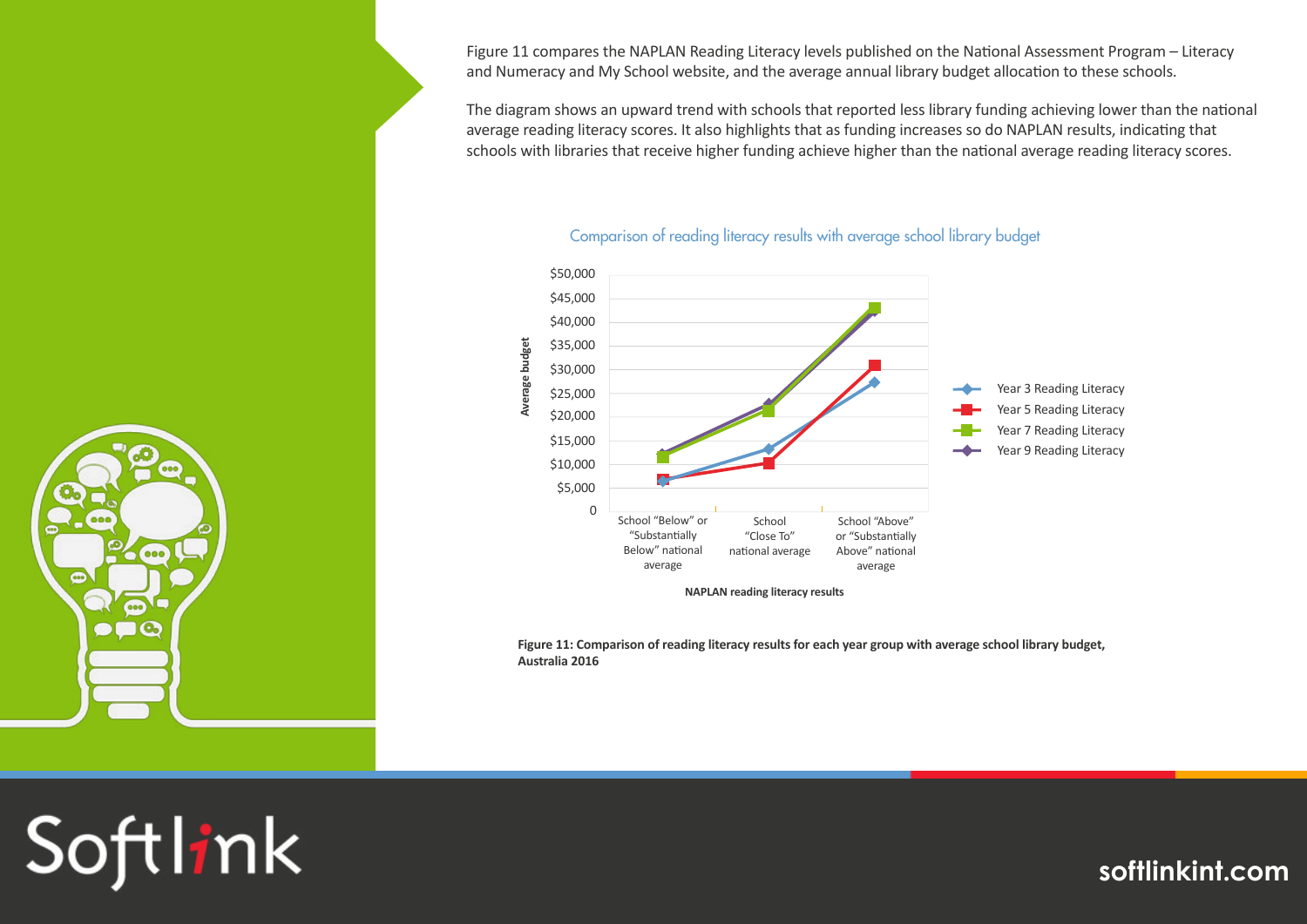"I am fortunate to be in a literacy focussed school where books are valued teaching tools, and the importance of recreational reading is constantly promoted in class, as well as by me. The library is a valued resource."

# 2.5 School library staffing levels

21% of schools reported a decrease in library staffing in 2016; 7% of school libraries experienced an increase in staffing levels. The Full Time Equivalent (FTE) staffing at the majority of school libraries remains unchanged with 72% of all schools surveyed stating that there had been no change in staffing during the past 12 months. This is a similar result to 2015 when reported staffing increases and decreases were 10% and 20% respectively.

Independent schools reported the highest percentage of staff decreases at 23%; Government schools reported the highest percentage of increases at 8%.

K-12 school libraries had the highest number of FTE staff with an average of 3.1 per school. The average for Secondary school libraries was 2.4. FTE staff for Primary school libraries was 1.3.

Australian schools reported the highest number of staffing increases and decreases, the majority of respondents from New Zealand reported that staffing did not change.



Comparison of school library staffing changes Australia and New Zealand



# Softlink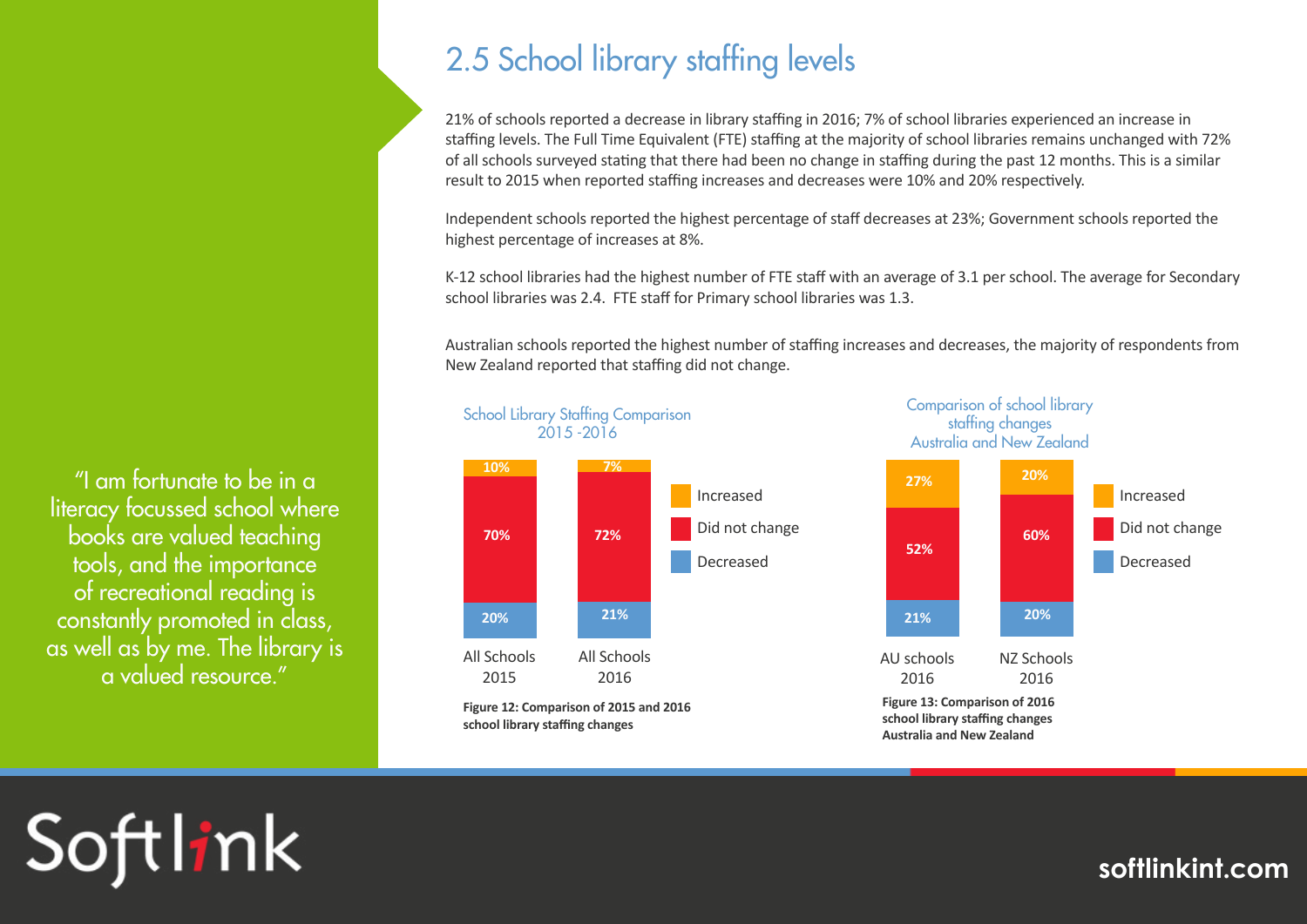

Softlink

#### Staffing by school type

K-12 schools reported the highest number of FTE staff with an average of 3.1 per school.

Intermediate schools reported the fewest FTE staff at 1 per school.

#### Average number of staff by school type



## Staffing by school type and size Average number of staff by school type & size

When applying school size and type, K-12 school 6 Figure 2012 Frimary Condary Recondary libraries in the 1100 or more category reported the highest staff average at 5.2 per school. This is the same as 2015 results.

Intermediate schools reported the lowest staff numbers in 3 categories.



**School size**

**Figure 15: Average number of staff by school type & size**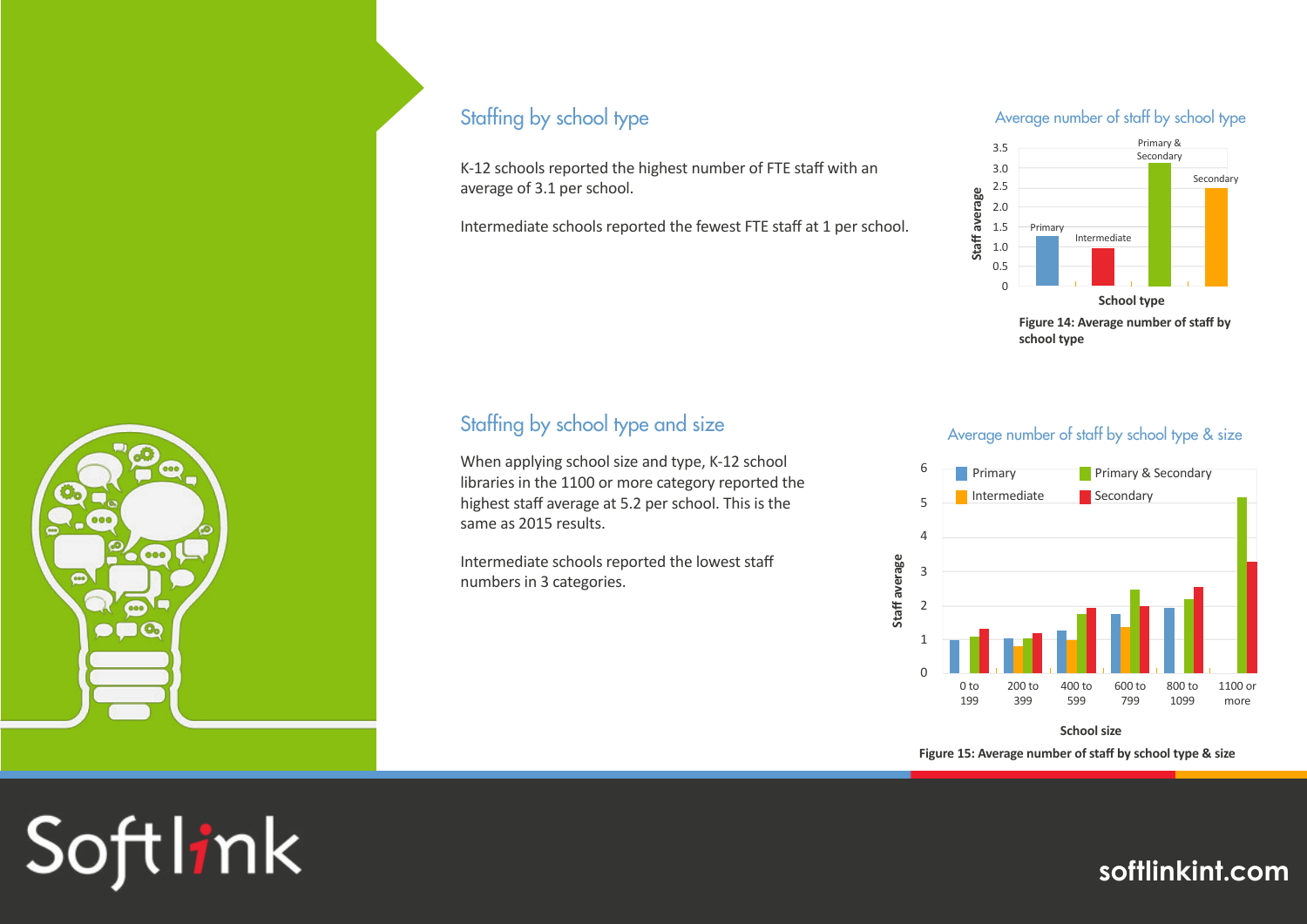"Libraries are becoming increasingly flexible learning spaces and are very much able to evolve in response to the individual needs and student/staffing base of the school."

#### Staffing by education provider and size

When applying school size and education provider type, Independent school libraries in the 1100 or more categories reported the highest FTE staff average at 5.5 per school.

For schools with 400 or more students, Government schools reported the lowest FTE staff average; Catholic schools reported the lowest staff average in schools with less than 400 students.

#### Average number of staff by education provider & size



**Figure 16: Average number of staff by education provider & size**

#### Relationship between school library staff and NAPLAN results.

Table 2 shows the correlations between Australian school library staffing, according to the survey respondents, and NAPLAN Reading Literacy results obtained from the National Assessment Program – Literacy and Numeracy (NAPLAN) and My Schools website for the period 2012-2016.

|                               | <b>Library staffing</b> |      |      |      |      |
|-------------------------------|-------------------------|------|------|------|------|
| <b>Calculated Correlation</b> | 2012                    | 2013 | 2014 | 2015 | 2016 |
| <b>Year 3 Reading</b>         | 0.33                    | 0.24 | 0.23 | 0.26 | 0.34 |
| <b>Year 5 Reading</b>         | 0.34                    | 0.25 | 0.21 | 0.28 | 0.35 |
| <b>Year 7 Reading</b>         | 0.38                    | 0.25 | 0.22 | 0.41 | 0.34 |
| Year 9 Reading                | 0.35                    | 0.30 | 0.29 | 0.39 | 0.31 |

**Table 2: Correlation of literacy results with number of school library staff in Australian school libraries** 

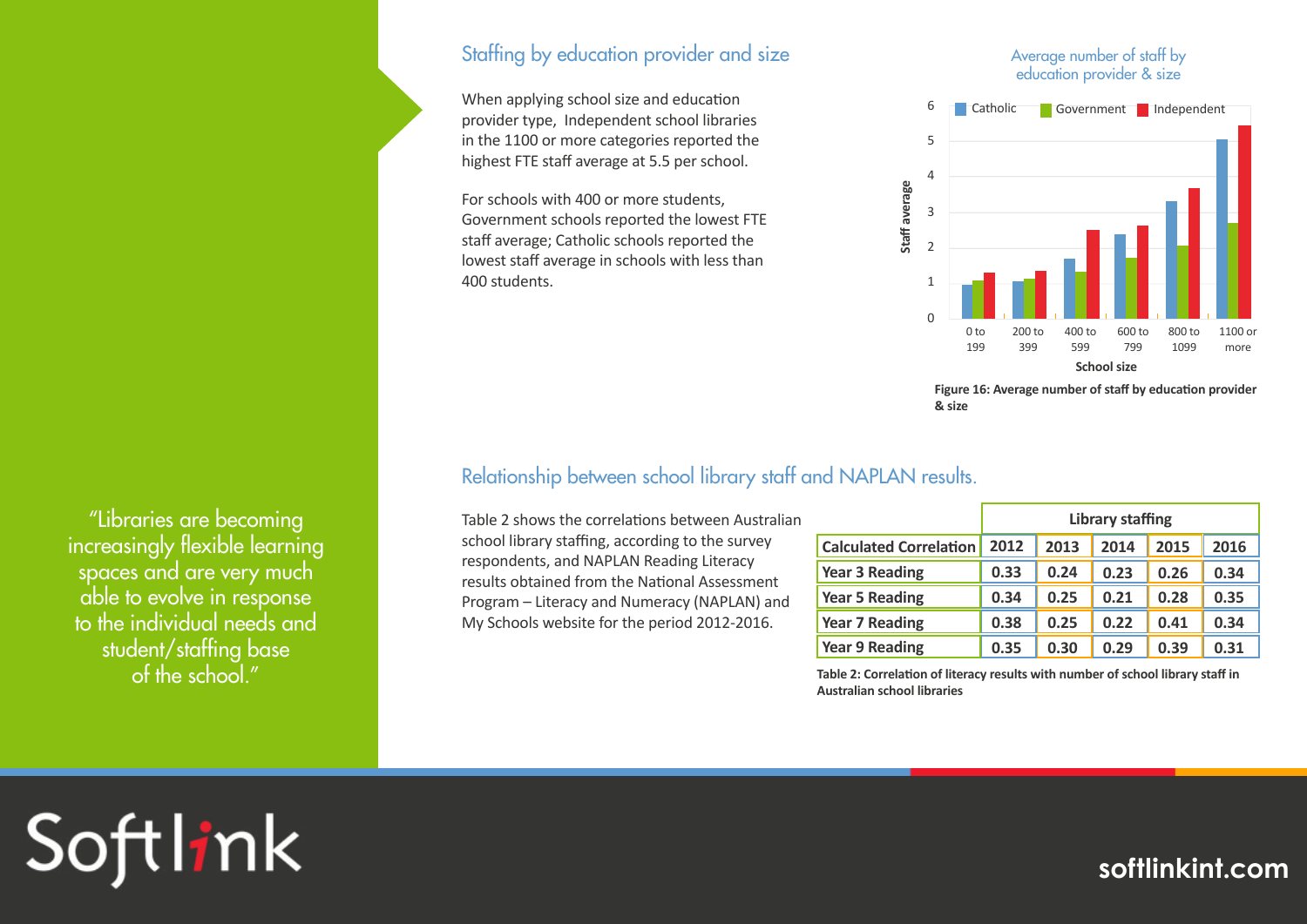Figure 17 below shows the correlation of literacy results with the number of reported school library staff in Australian school libraries.

The survey results identify a positive correlation between library staffing numbers and NAPLAN results.



Comparison of reading literacy results with average number of library staff

**Figure 17: Comparison of reading literacy results for each year group with average number of school library staff Australia 2016**



# Softlink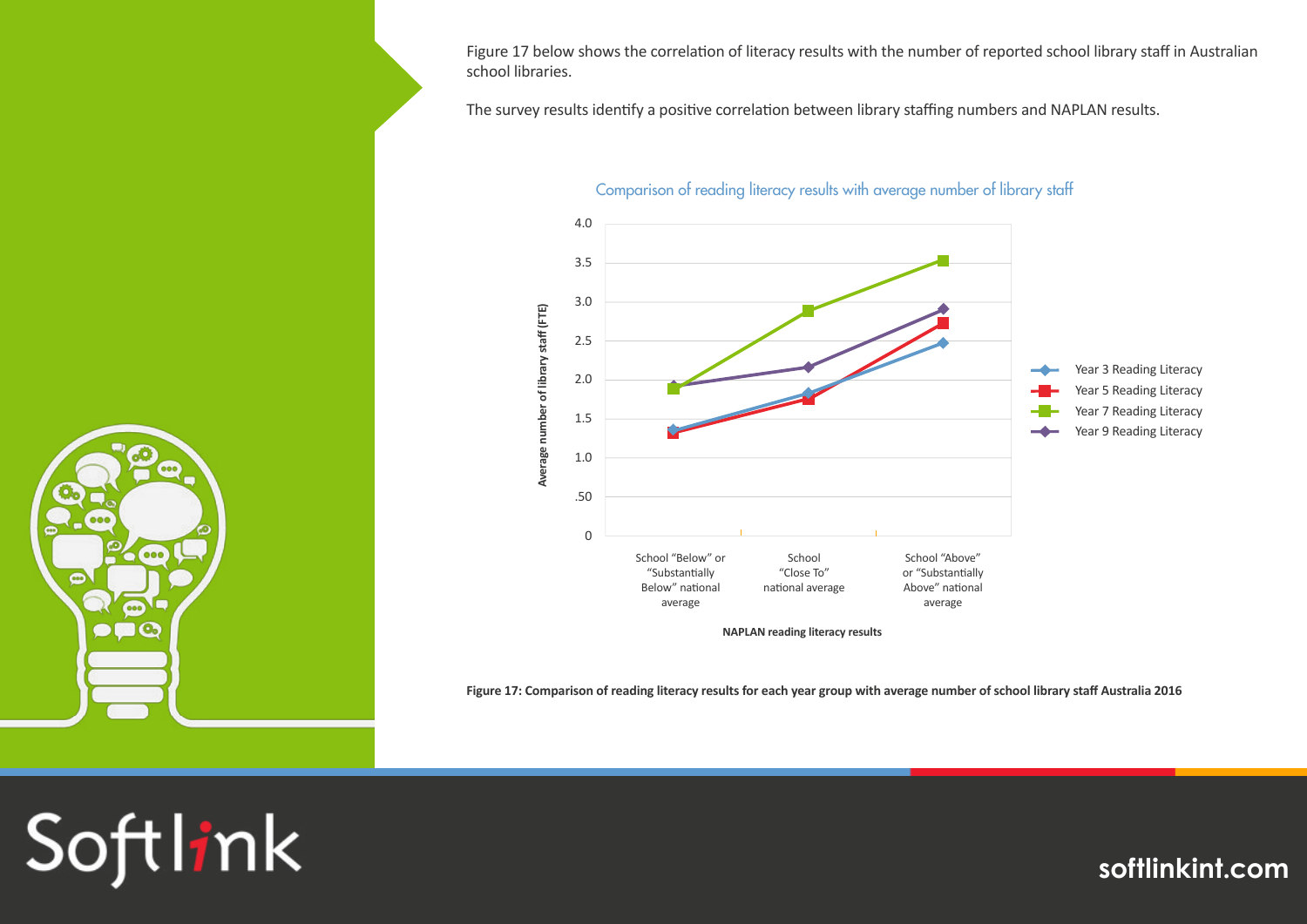### "I would like more time for collaboration and development of literacy resources for teachers and students."

Softlink

# 3.0 Industry trends and future directions

As part of the survey, respondents were asked to comment on trends and future impacts. The key findings for school library trends and future directions have been outlined below.

## 3.1 eResources

The survey found that a third of respondent schools have purchased eBooks in the past year (33%). This is a similar response to 2015 (35%).

In 2016, 51% of schools indicated that eBooks now make up part of their collection (53% Australia, 39% New Zealand).

50% of respondents indicated that eResources - subscription databases make up part of their collection.

This is a significant increase since 2013, when only 20% of respondents indicated that eBooks or eResources made up part of their collection.

It is noted that there is a strong intention by school libraries to continue to extend their collections and services with digital titles, with 51% of Australian and 46% of New Zealand respondents indicating they will "definitely" or "most probably" purchase eBooks within the next 12 months.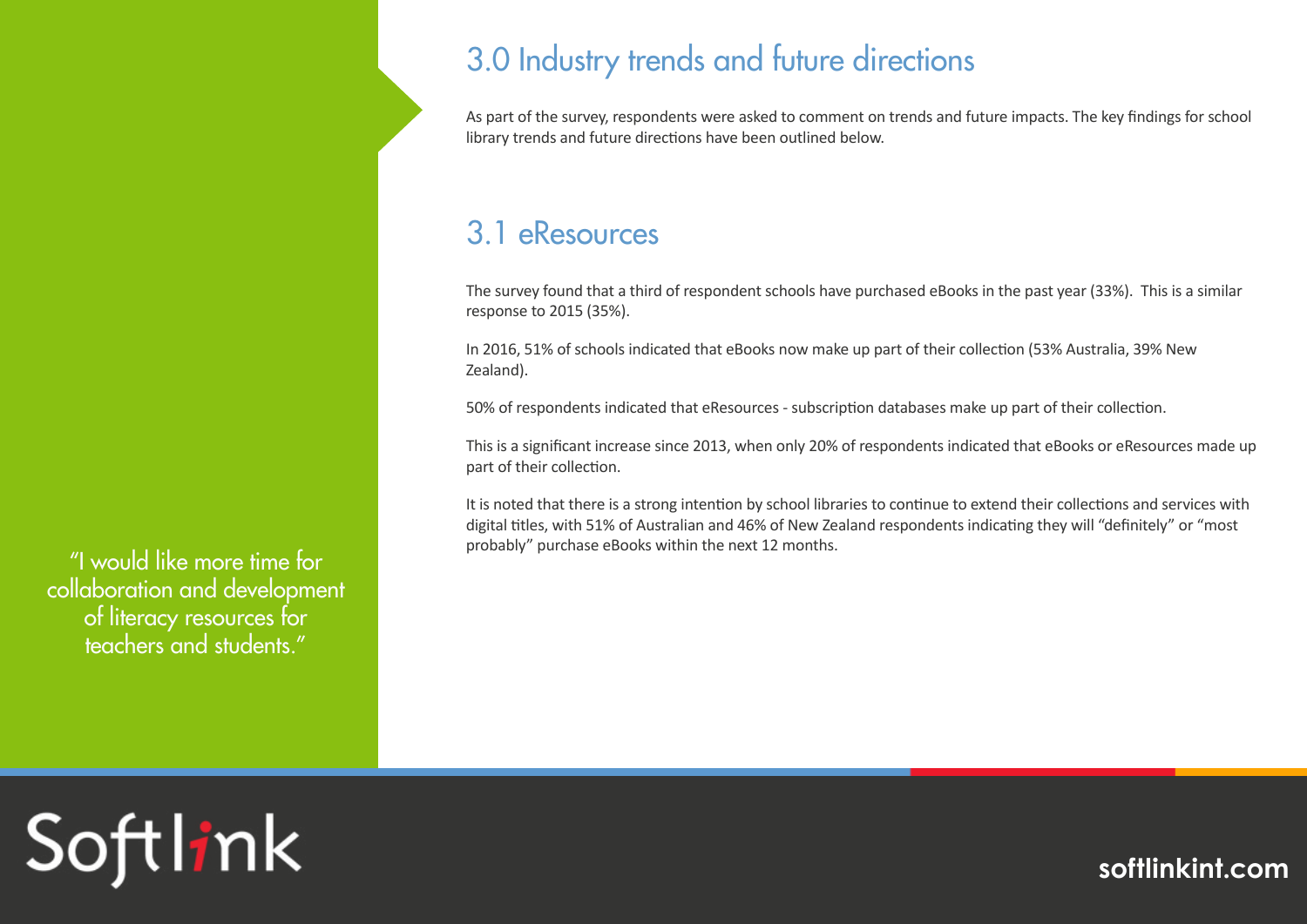# 3.2 Mobile device ownership and BYOT/BYOD strategy

The survey investigates the broader trend towards personal mobile device access.

This year, 64% of respondents (67% New Zealand, 63% Australia) said half or more of their student population have access to a personal mobile device (iPod, iPad, smart phone or other tablet) with 23% of schools having a 1:1 program, 23% of schools a BYOT/BYOD strategy and 18% a mix of the two.

This reflects a simlar response to last year, and indicates a continued trend towards personal mobile device usage in schools.

53% of schools (64% new Zealand, 51% Australia) allow personal digital device use at school, this is the similar to the 2015 results (54%) and includes 39% of schools that 'encourage the use of personal mobile devices at school from within and outside the classroom, while another 14% stated they 'encouraged use at school but only outside of classroom'. 51% of Australian respondents and 64% of New Zealand respondents said they allow personal digital device use at school.

# 3.3 Library resource access

In 2016, 82% of schools indicated that they provide some level of access to resources from outside the library. 66% now provide access from both outside and within the school, while 16% provide access outside the library from within the school only.

These figures have increased since 2015, most significant is the increase in access from both outside and inside the school, which was 58% in 2015 compared with 66% in 2016.

85% of librarians believe it is important to provide access to the school library (catalogue, electronic resources, eBooks etc.) from outside the school and outside school hours.



Softlink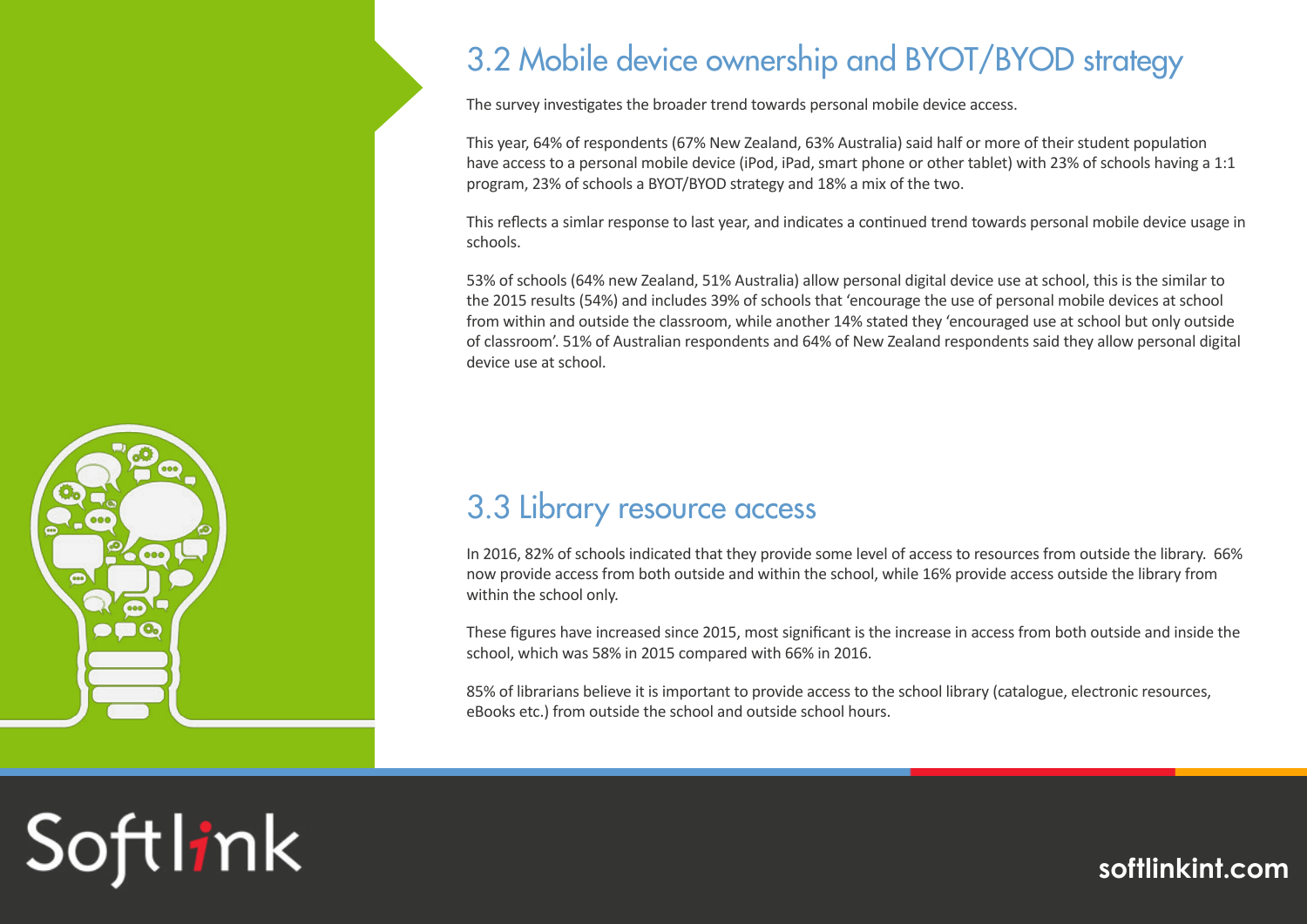# 3.4 School library objectives and services

#### School library objectives

Library staff were asked what objectives they considered to be the most important. The top 3 objectives for Australian and New Zealand schools included:

1. **Aligning curriculum with existing resources/practices** with 91% of respondents indicating that this is important or very important to them

2. **Developing information literacy programs** with 88% of respondents indicating that this is important or very important to them

3. **Refurbishing/updating library or learning centre** with 76% of respondents indicating that this is important or very important to them.





"I am looking forward to being able to integrate eBooks and audiobooks into our collection."

**Figure 18: School library objectives**

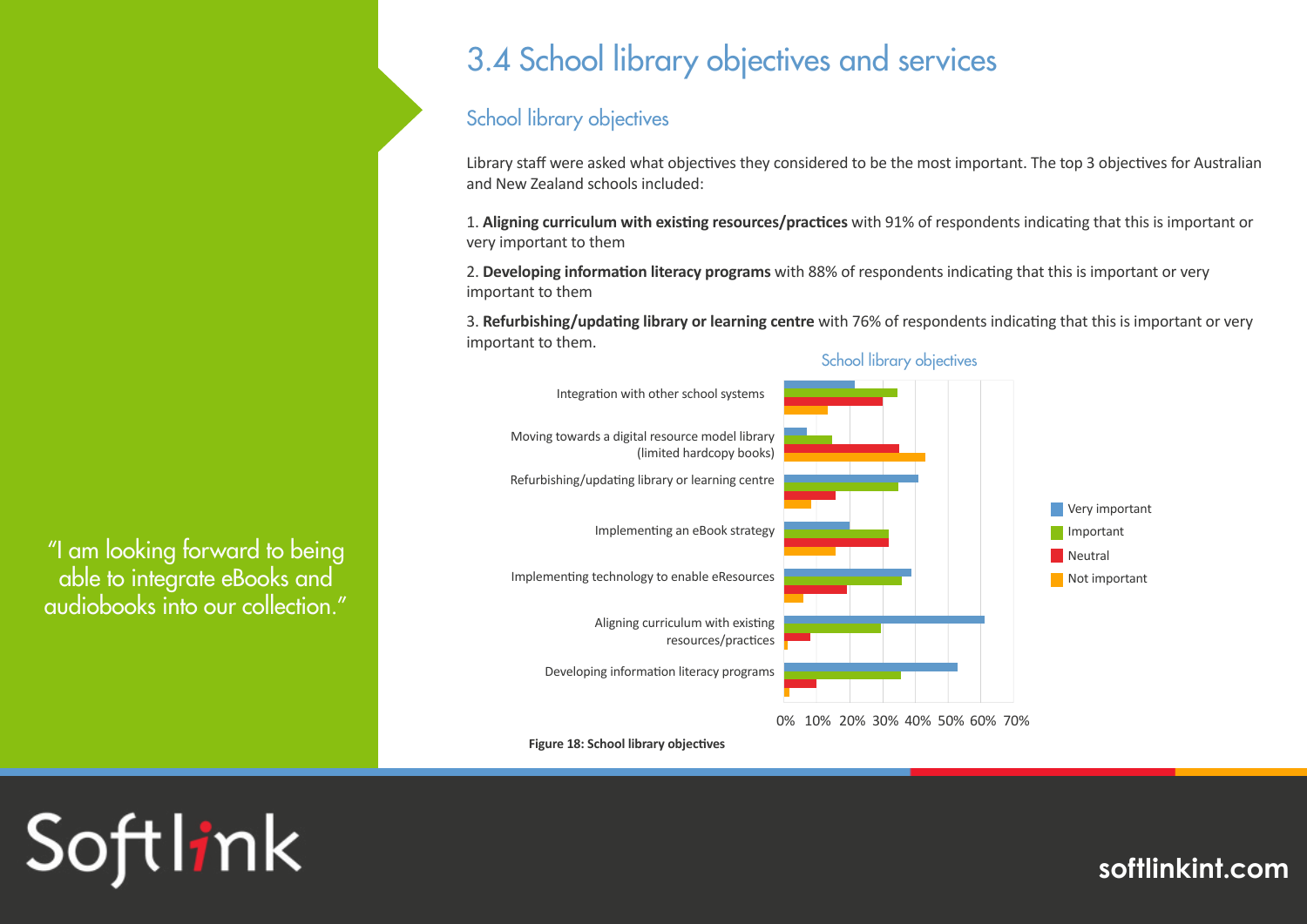#### Most important services that the library provides

The survey also analysed the most important services that libraries provides to students and the school. The most important services (from the 12 responses provided in Figure 19 below) included: Recreational/leisure reading, Resource and collection management, and Provision of learning centre and space.



Most important services that the library provides

**Figure 19: Most important services that the library provides**



Softlink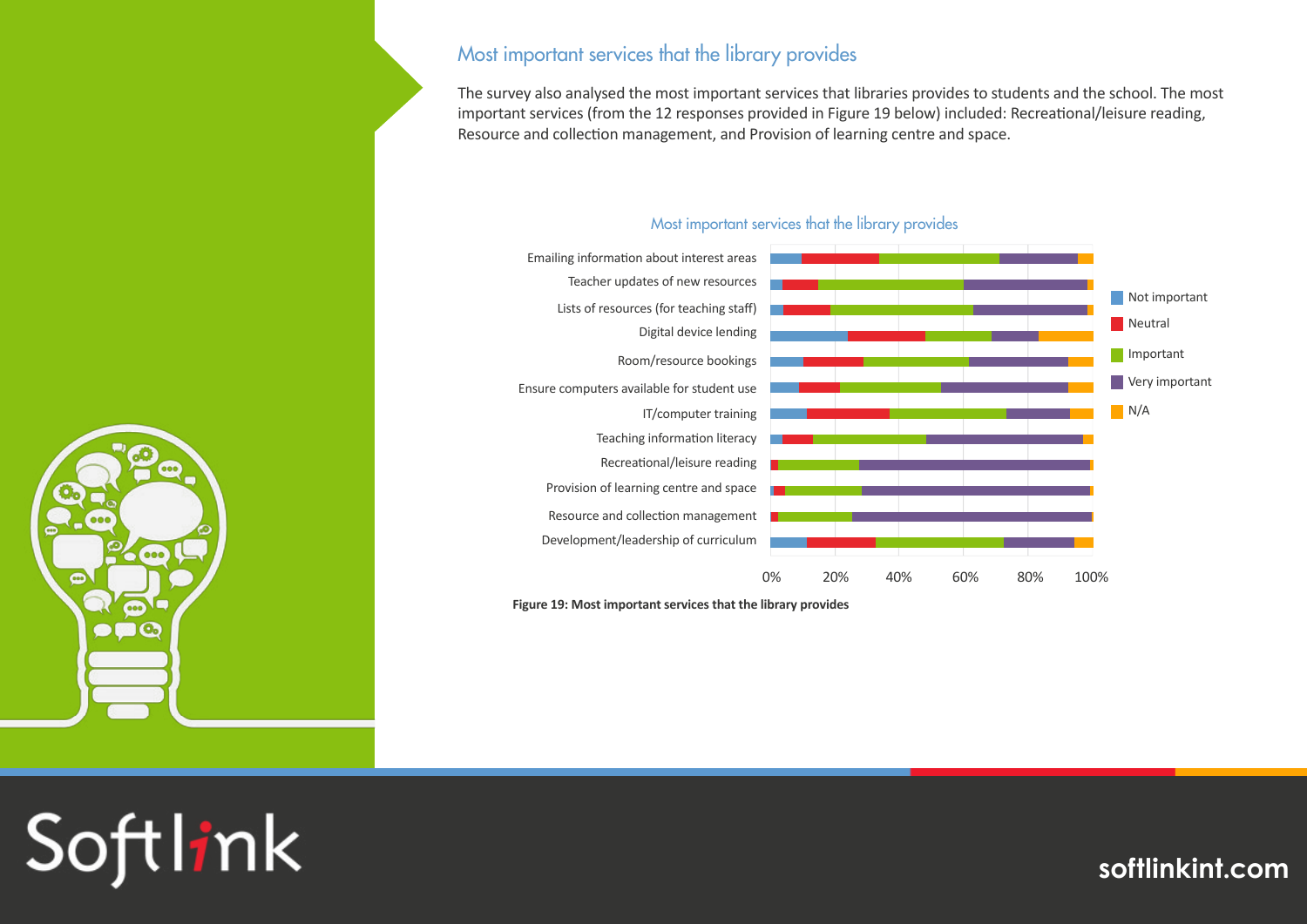## 3.5 School library professionals

The 2016 Australian and New Zealand School Library Survey asked how school libraries were staffed.

### FTE staff by role and school type

Figure 20 shows the percentage of Australian schools by type that have at least 1 full time equivalent (FTE) staff member in each of the roles listed. It was found that 40% of Primary schools, 79% of K-12 schools and 77% of Secondary schools have at least 1 FTE qualified Teacher Librarian or qualified Librarian.

#### FTE staff by role and school type Australia



**Figure 20: FTE staff by role and school type Australia**



#### FTE staff by role and school type New Zealand

**Figure 21: FTE staff by role and school type New Zealand**

"Libraries need to be open places for students to come and enjoy all kind of books, eBooks, computers and much more. It must be a learning space where students like to spend time."

Softlink

Figure 21 shows the percentage of New Zealand schools by type that have at least 1 full time equivalent (FTE) staff member in each of the roles listed. It was found that 26% of Primary schools, 62% of Intermediate schools, 52% of K-12 schools and 72% of Secondary schools have at least 1 FTE qualified Teacher Librarian or qualified Librarian.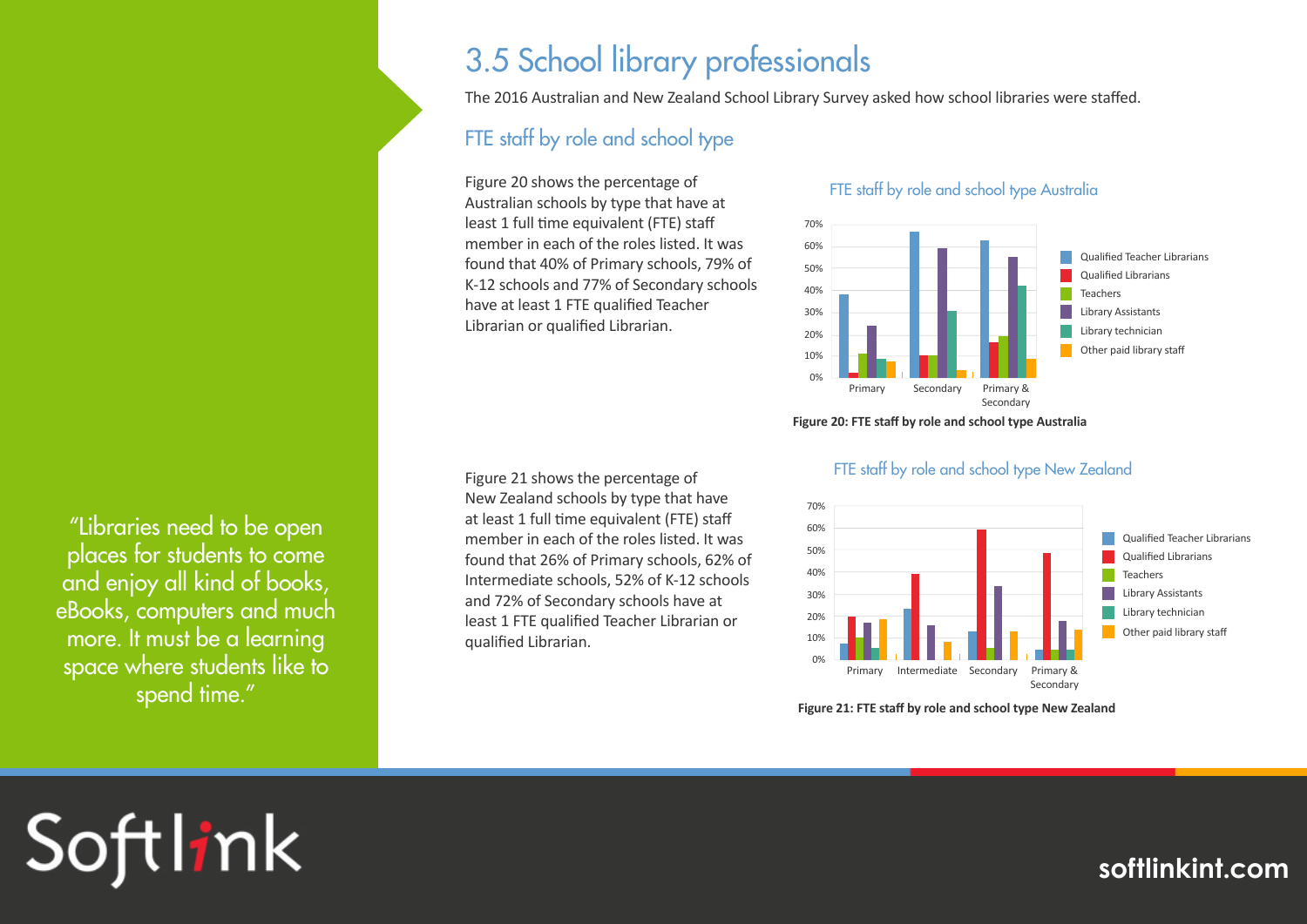#### FTE staff by role and education provider

Figure 22 shows the percentage of Australian schools by education provider that have at least 1 full time equivalent (FTE) staff member in each of the roles listed. It was found that 69% of Catholic schools, 52% of Government schools and 85% of Independent schools have at least 1 FTE qualified Teacher Librarian or qualified Librarian.

#### Figure 23 shows the percentage of New Zealand schools by education provider that have at least 1 full time equivalent (FTE) staff member in each of the roles listed. It was found that 29% of Catholic schools, 42% of Government schools and 75% of Independent schools have at least 1 FTE qualified Teacher Librarian or qualified Librarian.

#### FTE staff by role and education provider Australia



**Figure 22: FTE staff by role and education provider Australia**

#### FTE staff by role and education provider New Zealand



**Figure 23: FTE staff by role and education provider New Zealand**

Softlink

 $000$ 

 $000$ 

 $\bullet$ 

 $\bullet$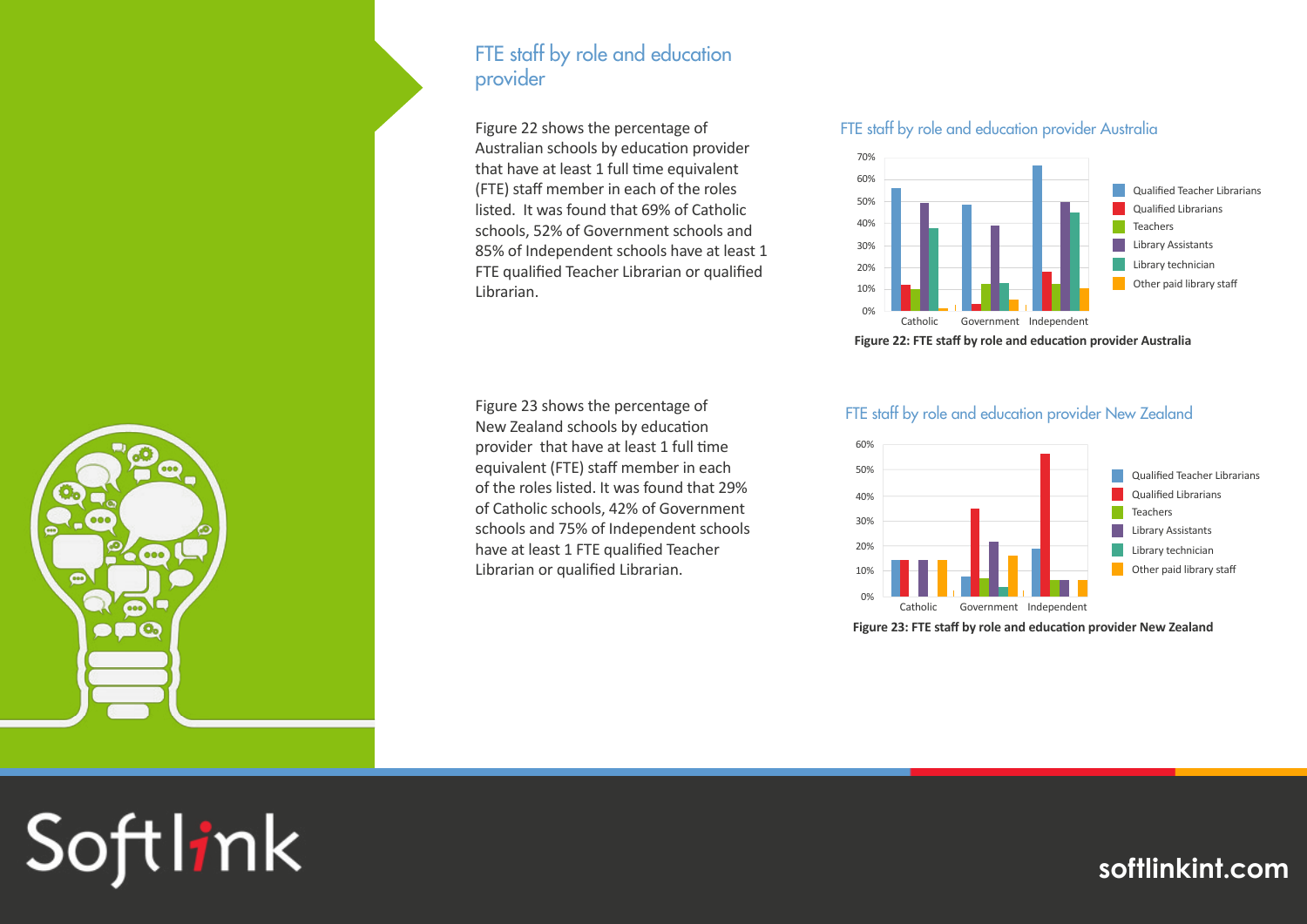# 4.0 Amount of weekly administration time for library staff

The 2016 Australian and New Zealand School Library Survey investigated the amount of weekly administration time allocated to the role. The majority of respondents (66%) indicated that they are allocated two or more hours for administration per week. This has increased from 64% in 2015.

11% of respondents indicated that they have no hours allocated for administration tasks, this has decreased from 15% in 2015.

**None** Less than one hour One hour More than one hour, less than two hours **Two hours or more 4% 6% 66% 13% 11%**

Amount of weekly administration time for library staff

None Less than an hour **Figure 24: Amount of weekly administration time for library staff**

"I am very fortunate to be well supported in my role in this school as my principal believes that teacher librarians are important to the whole school community."

# 5.0 Role in supporting classroom teachers

Respondents were asked 'Which statement best describes your role in supporting classroom teachers?' Please see Table 3 below for responses.

| Role statement                                        | Percentage of respondents |  |
|-------------------------------------------------------|---------------------------|--|
| <b>Provide adhoc supervisions</b>                     | 37%                       |  |
| Provide regular release/non-contact time for teachers | 25%                       |  |
| Plan and teach cooperatively with classroom teachers  | 38%                       |  |

**Table 3: Role in Supporting Classroom Teachers**

Softlink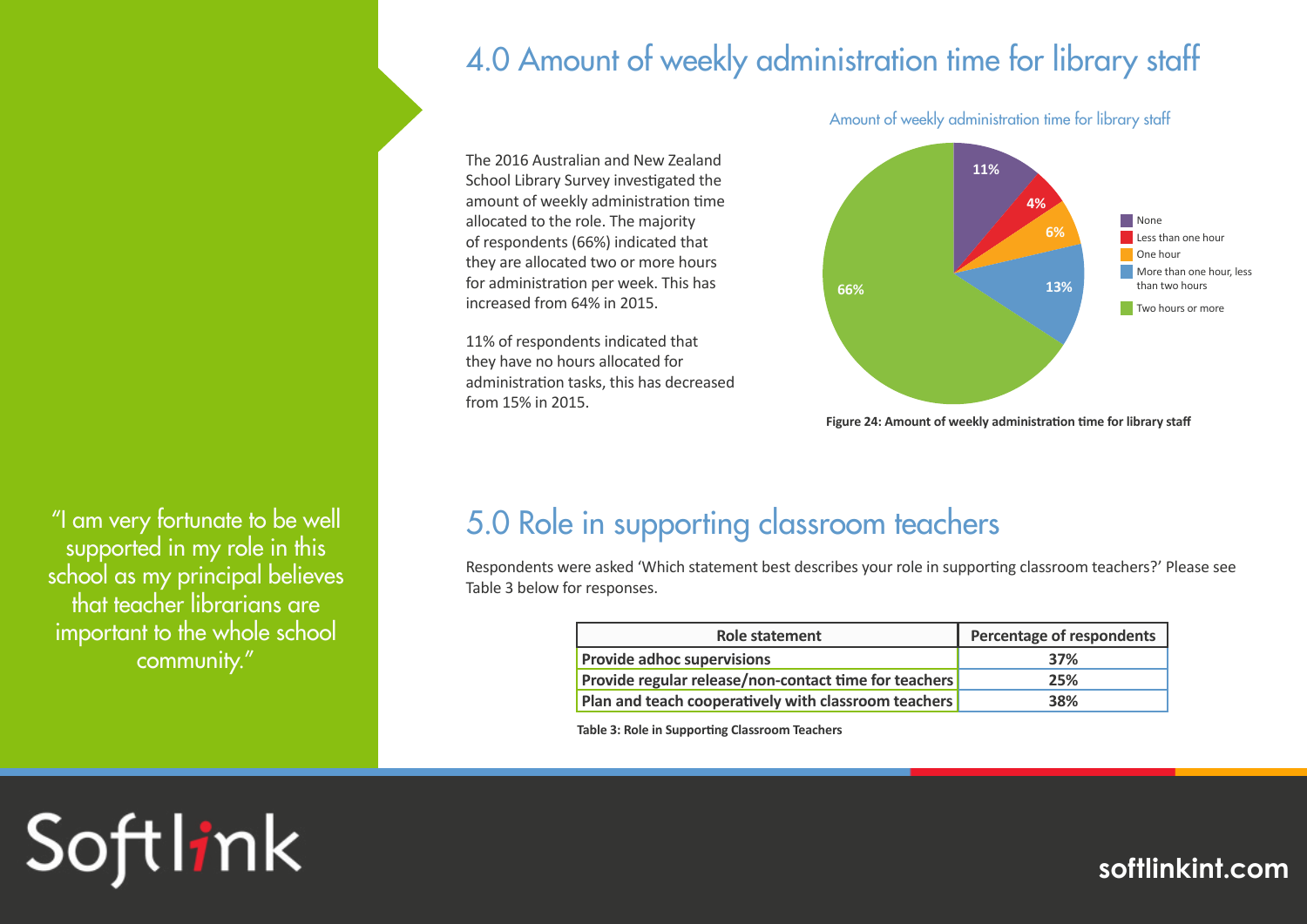

# 6.0 Feedback themes

Respondents were asked four open-ended questions about the library and their role. They were also asked to share innovative practices they had implemented in their library. We had a number of respondants share about innovations in their library, which you can read about in our whitepaper "[School libraries share innovative i](http://www.softlinkint.com/downloads/School_Libraries_Share_Innovative_Ideas.pdf)deas" available on our website.

Recurring themes include:

#### The library space

Reimaging the library space is a hot topic for respondants. Libraries are opening up and becoming places for collaboration and community more than ever before and librarians are looking at ways to make the library even more engaging for students.

#### Collaboration/co-teaching

Library staff would like more time and opportunites to work collaboratively with teachers and to be involved with curriculum planning.

#### Resource management

Respondents are looking at ways to change the way they organise their collection. There is a big move away from the traditional Dewey system and a move towards genrefication.

#### **Technology**

Making the most of available technology as well as providing digital literacy learning is a priority for respondents. eBook and eResource collections continue to grow, and anywhere, anytime, any device access to the library is considered very important.

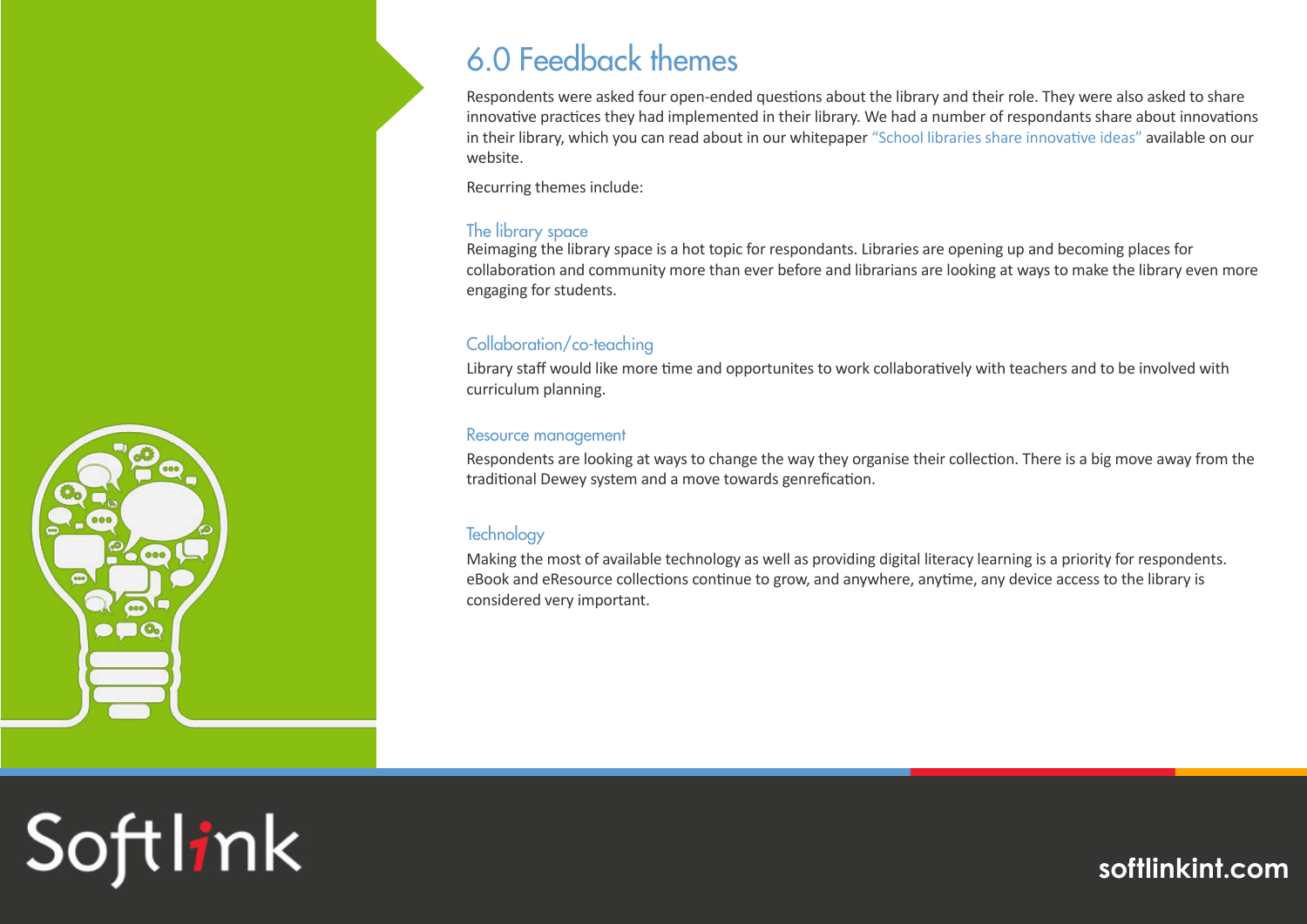# 7.0 The survey scope

The 2016 Softlink Australian and New Zealand School Library Survey was conducted online. Invitations were open to all Australian and New Zealand school libraries and consisted of 33 questions that covered the following topics:

- Your school library and school's objectives
- How school libraries are resourced budgets and staffing
- The role of the library within the school community
- Library technology and catalogue trends
- Emerging issues
- Library industry support
- Viewpoints on opportunities and challenges for the next 12 months

# 8.0 Survey analysis methods

It was determined that the median budget was the most suitable figure of measure for comparing the school library budgets, instead of using the average mean. This was due to the large variance between the schools surveyed; some schools reported budgets which are much larger than other schools, which resulted in a higher mean. For example some Primary schools in the 0-199 student size category reported an annual budget of \$200 and others of \$18,950. For K-12 schools in the 1100+ student size category the annual budgets ranged from \$10,000 to \$250,000.

"School libraries are thriving centres of learning both in the physical library space and in the virtual classroom, and Teacher Librarians enrich school teaching and learning programs through their specialist role."

# Softlink